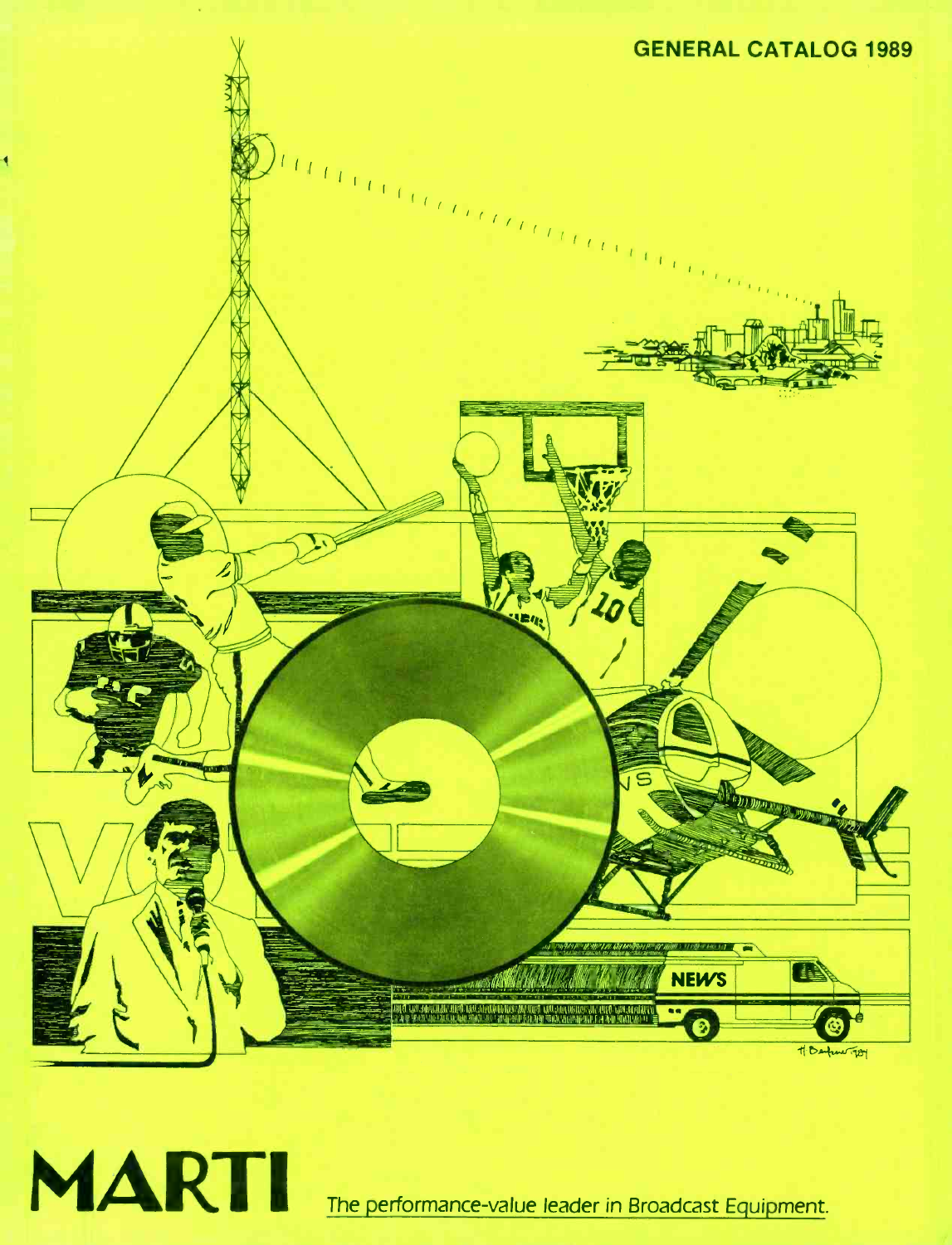#### TERMS AND CONDITIONS OF SALE

#### ACCEPTANCE OF ORDERS

All orders are subject to acceptance in writing by Seller. All orders must be confirmed by purchase order signed by Buyer. Signed orders via Fax will be accepted if they meet our terms and conditions of sale.

#### PRICES

All prices shown are F.O.B. Seller's plant and are subject to change without notice. Prices do not include export packing, insurance, duties, Federal, State or local sales or excise taxes.

#### TERMS OF PAYMENT

All orders are subject to the approval of Seller's Credit Department. Payment is due net 30 days from date of invoice. Buyer is responsible for all reasonable attorney and /or collection agency fees should such action become necessary by reason of Buyer's default.

#### SHIPPING TERMS

Shipments F.O.B. Seller's plant will be sent transportation charges collect unless prior arrangements are agreed upon in writing. In the absence of specific instructions, Seller will ship by method deemed appropriate by Seller.

#### TITLE TO GOODS AND RISK OF LOSS

Title to goods shall pass to the Buyer upon delivery to carrier and risk of loss or damage shall thereafter rest with the Buyer. Claims for damage or loss while material is in transit must be made against the carrier by the Buyer. ALL CLAIMS FOR SHORTAGES MUST BE MADE WITHIN THIRTY DAYS AFTER DATE OF SHIPMENT OF MATERIAL. CLAIMS FOR DAMAGE OR LOSS IN TRANSIT MUST BE MADE IMMEDIATELY AGAINST THE CARRIER BY THE BUYER.

#### DELAYS

All scheduled delivery dates are subject to delays caused by contingencies beyond Seller's reasonable control. Seller is not liable for failure to perform due to any such contingency.

#### SPECIFICATION CHANGES

All designs and specifications of Seller's products are subject to change without notice.

#### **CANCELLATION**

Cancellation of, or changes to acknowledged order by the Buyer are accepted only upon terms that protect the Seller against loss.

#### LIMITED WARRANTY

THE SELLER WARRANTS THAT, AT THE TIME OF SHIPMENT, THE PRODUCTS MANUFACTURED BY THE SELLER ARE FREE FROM DEFECTS IN MATERIAL AND WORKMANSHIP. THE SELLER'S OBLIGATION UNDER THIS WARRANTY IS LIMITED TO REPLACEMENT OR REPAIR OF SUCH PRODUCTS WITHIN ONE YEAR FROM THE DATE OF SHIPMENT (TWO YEARS FOR STL'S).

THE SELLER IS IN NO EVENT LIABLE FOR CONSEQUENTIAL DAMAGES, INSTALLATION COST OR OTHER COSTS OF ANY NATURE AS A RESULT OF THE USE OF THE PRODUCTS MANUFACTURED OR SUPPLIED BY THE SELLER, WHETHER USED IN ACCORDANCE WITH INSTRUCTIONS OR NOT.

THIS WARRANTY IS IN LIEU OF ALL OTHERS, EITHER EXPRESSED OR IMPLIED. NO REPRESENTATIVE IS AUTHORIZED TO ASSUME FOR THE SELLER ANY OTHER LIABILITY IN CONNECTION WITH SELLER'S PRODUCTS.

#### RETURNED MATERIAL

Material cannot be returned for credit without written authorization. Such material is subject to a handling charge of not less than 15% upon return and inspection of material at factory. Credit for returned material is issued by the Seller only to the original purchaser. Freight charges for returned material are the responsibility of the Buyer.

> Marti Electronics, Inc., P.O. Box 661, Cleburne, Texas 76033 -0661 (817) 645 -9163 Telex #794835 "Marti CLBN" Fax (817) 641 -3869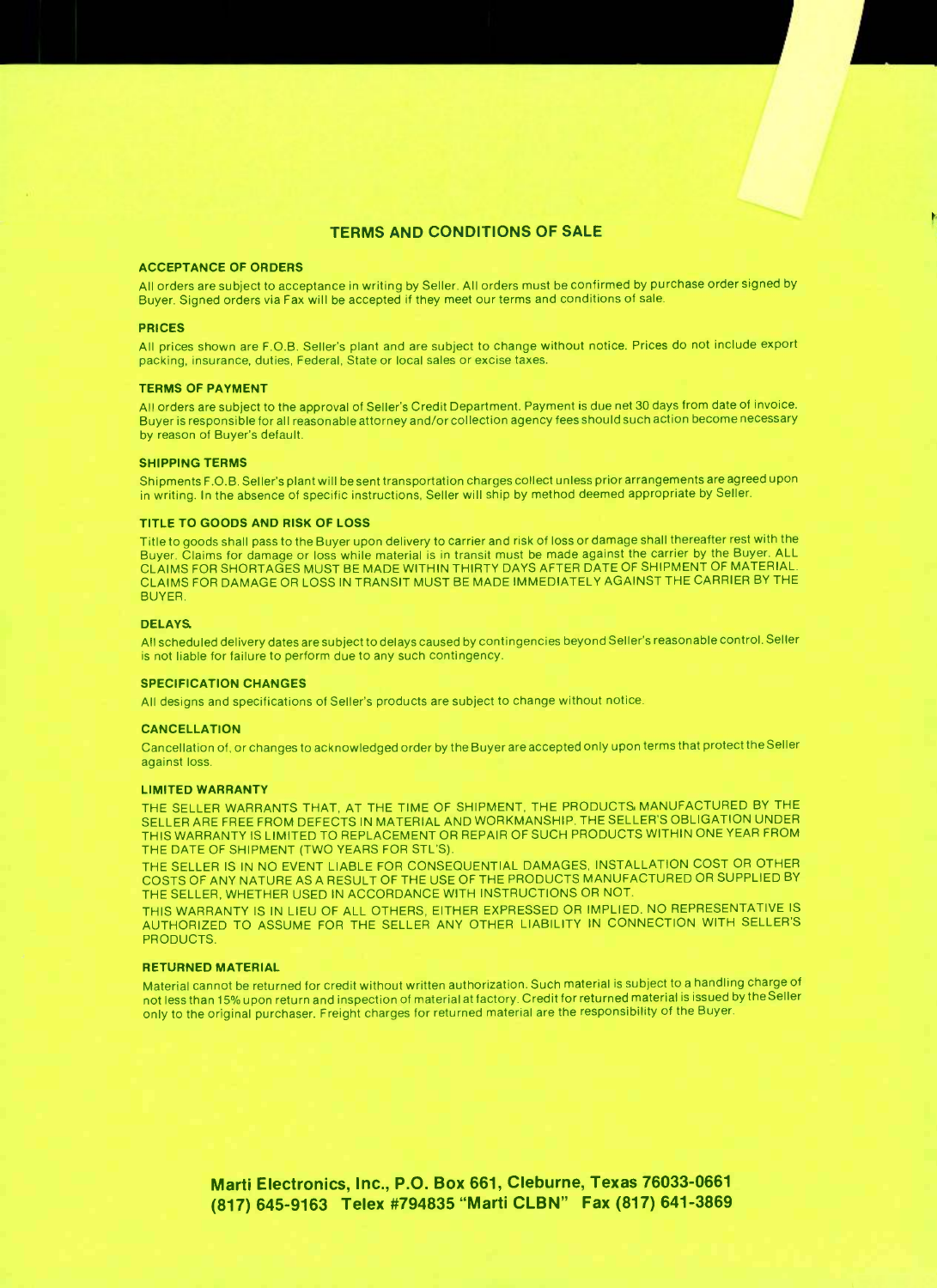

# AURAL BROADCAST STL-10 STUDIO-TRANSMITTER LINKS INTERCITY RELAY

# MARI



STL-10 TRANSMITTER



R -10 RECEIVER

# SCPC STEREO SYSTEM FEATURES

- $\star$  Unexcelled stereo separation, noise and distortion specs.
- $\star$  High interference rejection receivers.
- $\star$  Backup reliability of scpc stereo.
- $\star$  Full 10 watts output power.
- $\star$  Ga As FET low noise amplifier.
- $\star$  Available for new narrow channels.
- $\star$  Matched phase and amplitude.
- $\star$  Provision for automatic switching.
- $\star$  Two year limited warranty.
- $\star$  12 V. Battery operation.
- $\star$  Selectable 0, 25, 50 or 75 us. emphasis.
- $\star$  FCC Approved under parts 74 & 94 FCC ID: BEN9EZSTL-10/950
- $\star$  Up to 4 subcarriers per stereo system.
- $\star$  Accurate watt meters for forward and reflected power.

# Is Your FM Station A Relic of the Loudness Wars?

Now that you sound just like your mundane competition (loud, distorted, with little stereo separation and dynamic range), you are approaching the new battleground - CD Quality.

But the battle of the 1990's can't be won with a "Loudness Box" ahead of a noisy "Composite" STL.

To get serious about CD quality you need an STL with a noise floor near -80 dB and stereo separation down to the noise floor.

# You need the **MARTI STL-10 scpc** System.

It's the weapon of choice to attract listeners searching for an FM station that sounds more like their own CD player!

#### STEREO STL SYSTEM \$6,925

Package 51 Includes: STL- 10/950 transmitters R- 10/950 receivers HRC -10 transmitter combiner MTS -10 receiver combiner See System 1, Page 2

MONO STL SYSTEM \$3,250

See Systems 4, 5, 6, 7, Page <sup>2</sup>

Package 50 Includes: <sup>1</sup>STL- 10/950 transmitter <sup>1</sup>R- 10/950 receiver

Prices Do Not Include Antennas and Transmission Line.



SPECIFICATIONS SUBJECT TO CHANGE WITHOUT NOTICE

**MARTI** The performance-value leader in Broadcast Equipment.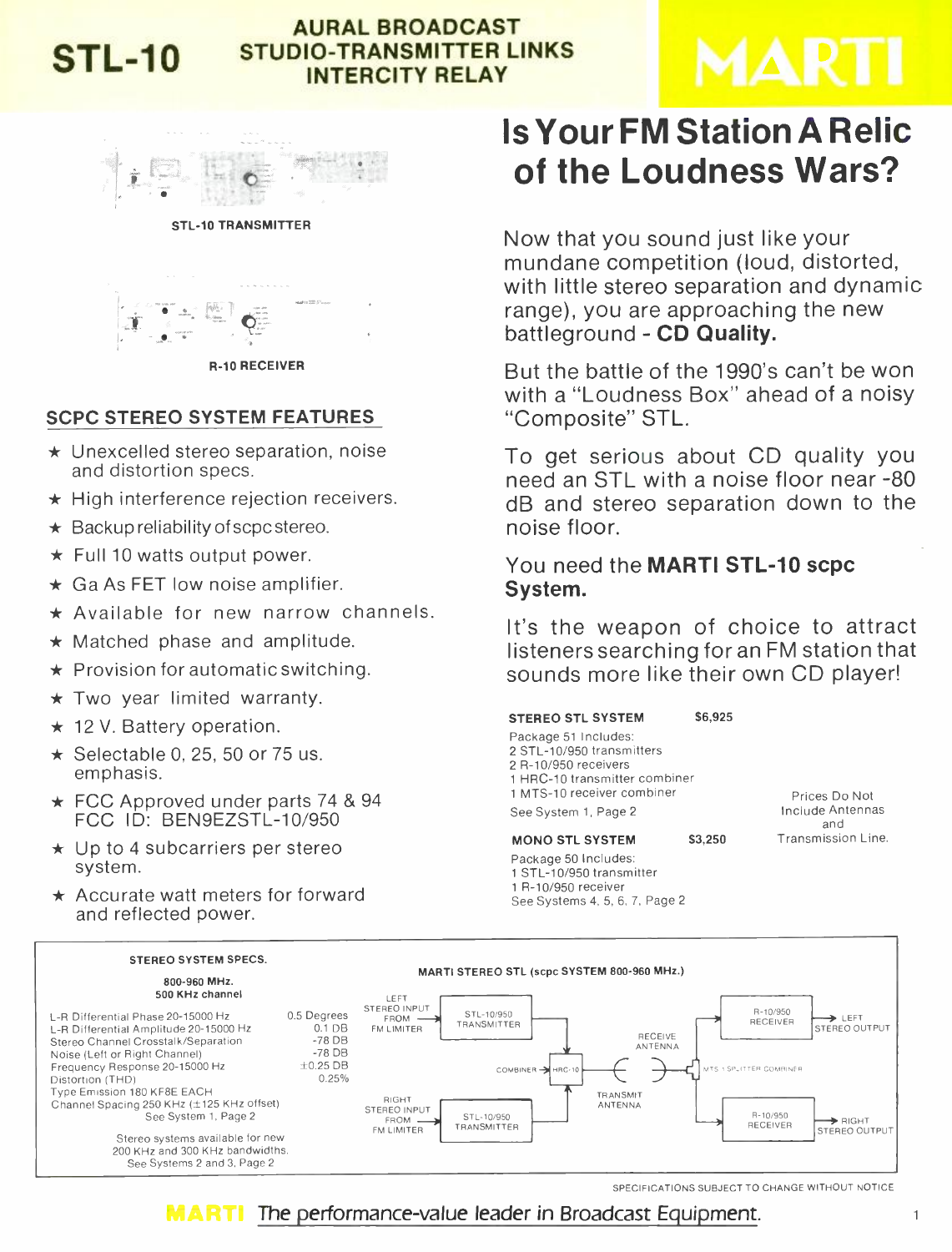| $\frac{1}{2}$                                                                                                                                                                                                                                                                                                                |
|------------------------------------------------------------------------------------------------------------------------------------------------------------------------------------------------------------------------------------------------------------------------------------------------------------------------------|
|                                                                                                                                                                                                                                                                                                                              |
|                                                                                                                                                                                                                                                                                                                              |
|                                                                                                                                                                                                                                                                                                                              |
|                                                                                                                                                                                                                                                                                                                              |
| <br> <br> <br> <br>                                                                                                                                                                                                                                                                                                          |
|                                                                                                                                                                                                                                                                                                                              |
|                                                                                                                                                                                                                                                                                                                              |
| i<br>:                                                                                                                                                                                                                                                                                                                       |
| .<br>.<br>.                                                                                                                                                                                                                                                                                                                  |
|                                                                                                                                                                                                                                                                                                                              |
| ;<br>;                                                                                                                                                                                                                                                                                                                       |
|                                                                                                                                                                                                                                                                                                                              |
|                                                                                                                                                                                                                                                                                                                              |
| ・・・ イー・トー                                                                                                                                                                                                                                                                                                                    |
|                                                                                                                                                                                                                                                                                                                              |
|                                                                                                                                                                                                                                                                                                                              |
|                                                                                                                                                                                                                                                                                                                              |
| $\begin{bmatrix} 1 & 1 & 1 & 1 & 1 \\ 1 & 1 & 1 & 1 & 1 \\ 1 & 1 & 1 & 1 & 1 \\ 1 & 1 & 1 & 1 & 1 \\ 1 & 1 & 1 & 1 & 1 \\ 1 & 1 & 1 & 1 & 1 \\ 1 & 1 & 1 & 1 & 1 \\ 1 & 1 & 1 & 1 & 1 \\ 1 & 1 & 1 & 1 & 1 \\ 1 & 1 & 1 & 1 & 1 \\ 1 & 1 & 1 & 1 & 1 \\ 1 & 1 & 1 & 1 & 1 \\ 1 & 1 & 1 & 1 & 1 \\ 1 & 1 & 1 & 1 & 1 \\ 1 & $ |
|                                                                                                                                                                                                                                                                                                                              |
| <br> <br> <br>                                                                                                                                                                                                                                                                                                               |
|                                                                                                                                                                                                                                                                                                                              |
|                                                                                                                                                                                                                                                                                                                              |
|                                                                                                                                                                                                                                                                                                                              |
|                                                                                                                                                                                                                                                                                                                              |
|                                                                                                                                                                                                                                                                                                                              |
|                                                                                                                                                                                                                                                                                                                              |

|                                     | <b>PACKAGE</b><br><b>EQUIPMENT</b>                | 51                          | 51                          | 5                          | 50                          | SO                          | SO                          | SO                          | $95 - 4$                       | $53-$<br>55                    |                                                                |
|-------------------------------------|---------------------------------------------------|-----------------------------|-----------------------------|----------------------------|-----------------------------|-----------------------------|-----------------------------|-----------------------------|--------------------------------|--------------------------------|----------------------------------------------------------------|
|                                     | <b>MOITARAGES MOITABLE</b><br><b>CHANNEL</b>      | $-78$                       | 72                          | $-72$                      | $-78$                       | $-72$                       | $\frac{1}{1}$               | ł                           | 80                             | $-72$<br>$-72$                 |                                                                |
|                                     | NOISE<br>ULT.<br>-DB                              | $-78$                       | $-72$                       | $-72$                      | $-78$                       | $-72$                       | $-65$                       | -60                         | $-62$                          | $-72$                          |                                                                |
| SYSTEM                              | T.H.D.<br>$\frac{96}{5}$                          | 0.25                        | $0.\overline{3}$            | $0.\overline{3}$           | 0.25                        | $\frac{3}{2}$               | 2.0                         | $\frac{0}{2}$               | 0.3                            | 0.3<br>0.0                     |                                                                |
|                                     | RESPONSE<br><b>INNNATO</b><br>NAIN                | 20Hz-15KHz<br>$\pm 0.25$ DB | 20Hz-15KHz<br>$\pm 0.25$ DB | 20Hz-15KHz<br>$\pm 0.3$ DB | 20Hz-15KHz<br>$\pm 0.25$ DB | 20Hz-15KHz<br>$\pm 0.25$ DB | 20Hz-10KHz<br>$±2$ DB       | 20Hz-7.5KHz<br>$±2$ DB      | 20Hz-7.5KHz<br>$±1.5$ DB       | 20Hz-15KHz<br>$\pm 0.3$ DB     |                                                                |
|                                     | JTID                                              | $\infty$                    | 130                         | 130                        | 8                           | 130                         | 130                         | 130                         | 130                            | 120<br>130                     |                                                                |
| SIGNAL (UV)<br>REQUIRED<br>RECEIVER | QUIETING<br>50 DB 60 DB<br><b>FOR</b>             | $\frac{0}{1}$               | 25                          | 25                         | $\overline{C}$              | 25                          | 8                           | 130                         | 35                             | 25<br>30                       |                                                                |
|                                     |                                                   | 3.0                         | $\frac{0}{8}$               | $\frac{0}{8}$              | $\frac{0}{3}$               | $\frac{0}{8}$               | $\frac{6}{1}$               | 27                          | $\tilde{c}$                    | $\frac{0}{8}$<br>$\frac{0}{1}$ |                                                                |
| TΧ                                  | $\pm$ KHz<br>DEV.<br>EM                           | SO                          | SO                          | ပ                          | SO                          | $\frac{5}{1}$               | ∼                           | 4                           | $\frac{1}{2}$                  | $\frac{5}{10}$                 |                                                                |
|                                     | <b>WATT</b><br>PWR.<br><b>XL</b>                  | $\frac{1}{1}$               | $\frac{1}{1}$               | $\frac{0}{1}$              | $\frac{0}{1}$               | $\frac{0}{1}$               | $\frac{0}{1}$               | $\frac{1}{1}$               | $\frac{1}{1}$                  | $\frac{5}{1}$                  |                                                                |
| OPTIONAL                            | <b>SUBCARRIERS</b><br>(NUMBER)<br>KH <sub>z</sub> | $(2)$ 39,67,92              | (1) 39                      | (1) 26                     | $(2)$ 39, 67, 92            | (1) 39                      | ł                           | ł                           | $(3)$ 39,67,92                 | $(2)$ 39,67<br>(1) 39          |                                                                |
|                                     | PART<br>FCC                                       | 74                          | $\overline{7}$              | 74                         | 74<br>$\mathfrak{g}$        | 74<br>$\mathfrak{g}$        | 74                          | 74                          | 94                             | ł<br>ł                         |                                                                |
|                                     | <b>DESIGNATOR</b><br>EMISSION<br>FCC              | 180KF8E<br>$(2)$ each       | 80KF8E<br>(2) each          | 80KF8E<br>(2) each         | 180KF8E<br>each             | Щ<br>80KOF8<br>each         | 36KOF3E<br>each             | 16KOF3E<br>each             | 180KF8E                        | export<br>export               |                                                                |
| <b>STEREO</b><br><b>SCPC</b>        | FROM C.F.<br>OFFSET<br>$\pm$ KHz                  | 125                         | 62.5                        | 50.0                       | ł                           | $\mathbf i$                 | ţ                           | ł                           | ł                              | each<br>each                   |                                                                |
|                                     | <b>CHAN</b><br>KH <sub>z</sub><br>MB              | 500                         | 300                         | 200                        | 200                         | 100                         | SO                          | 25                          | 200                            | $\frac{100}{100}$<br>200       |                                                                |
|                                     | RANGE<br>FREQ<br>MH <sub>z</sub>                  | 945-952                     | 945-952                     | 945-952                    | 928-960                     | 928-960                     | 928-960                     | 928-960                     | 928-960                        | 200-480                        |                                                                |
|                                     | APPLICATION                                       | FM Stereo STL               | FM Stereo STL               | AM Stereo STL              | 1-4 Channels*<br>Audio/Data | 1-4 Channels*<br>Audio/Data | 1-4 Channels*<br>Audio/Data | 1-4 Channels*<br>Audio/Data | 2-4 MUX Channels<br>Audio/Data | 1-4 Channels**<br>Audio/Data   | cocooo for High High Shock Cocoooo for Calculation Calculation |
| SYSTEM NO.                          |                                                   | $\overline{ }$              | $\overline{\mathcal{C}}$    | $\overline{\mathcal{C}}$   | 4                           | မာ                          | 6                           | $\overline{a}$              | $\infty$                       | $\sigma$                       |                                                                |

"For 2 channels use TX combiner TAD-900-2<br>(page 9)<br>For 3 or 4 channels use TX combiner TAD-900-4<br>(page 9)

\*\*For2 or more channels on export frequencies use<br>separate TX Yagi Antennas spaced 60DB<br>See bottom page 3.

NOTE: Orders for STL-10/R-10 systems must<br>include operating frequencies and bandwidth.<br>Export orders must also include line voltage and<br>frequency.

# STL-10 TRANSMITTER SPECIFICATIONS

| Frequency Range     | 800-960, 400-480, 280-340, 200-260 MHz.                    |
|---------------------|------------------------------------------------------------|
| RF Power Output     | 15 Watts 200-480, 10 Watts 800-960 MHz.                    |
| Carrier Frequency   |                                                            |
| Stability           | $\pm$ .00025%, 0°C to +50°C.                               |
| Type of Modulation. | Direct FM                                                  |
| Audio Input         | Balanced 600 ohms +8 dbm, Barrier strip. BNC               |
|                     | connector for unbalanced input.                            |
| Subcarrier Inputs   | Two BNC connectors for Remote Control and                  |
|                     | Subcarrier Inputs, 50 to 600 ohms unbalanced.              |
| Power Requirements. | 120/220* VAC, 50/60 Hz. 80 Watts. 13.5 V.DC 2.6 Amps       |
|                     | 24-28V.DC 2.6 Amps**                                       |
| AC Power Supply     | Precision, electronically regulated with current limiting. |
| Spurious Emission   | More than 60 db. below carrier.                            |
| Automatic           |                                                            |
| Changeover          | Provision for Automatic Changeover                         |
| Accessory Connector | 15 pin connector on rear panel provides filtered           |
|                     | outputs for Remote Control, Automatic Changeover,          |
|                     | Remote Power Metering and External DC Power.               |
| Metering            | Calibrated RF wattmeter reads forward and reflected        |
|                     | power. Test meter reads main channel peak modu-            |
|                     | lation, subcarrier level, supply voltage, P.A. current,    |
|                     | RF Drive 1 and RF Drive 2                                  |
| Dimensions          | 31/2" High x 19" Wide x 14" Deep.                          |
|                     | Net 11 lbs.                                                |
| RF Connector        | Domestic packed 18 lbs.<br>UG-58                           |

# R-10 RECEIVER SPECIFICATIONS

FCC approved under parts 74 and 94 FCC ID: BEN9EZSTL-10/950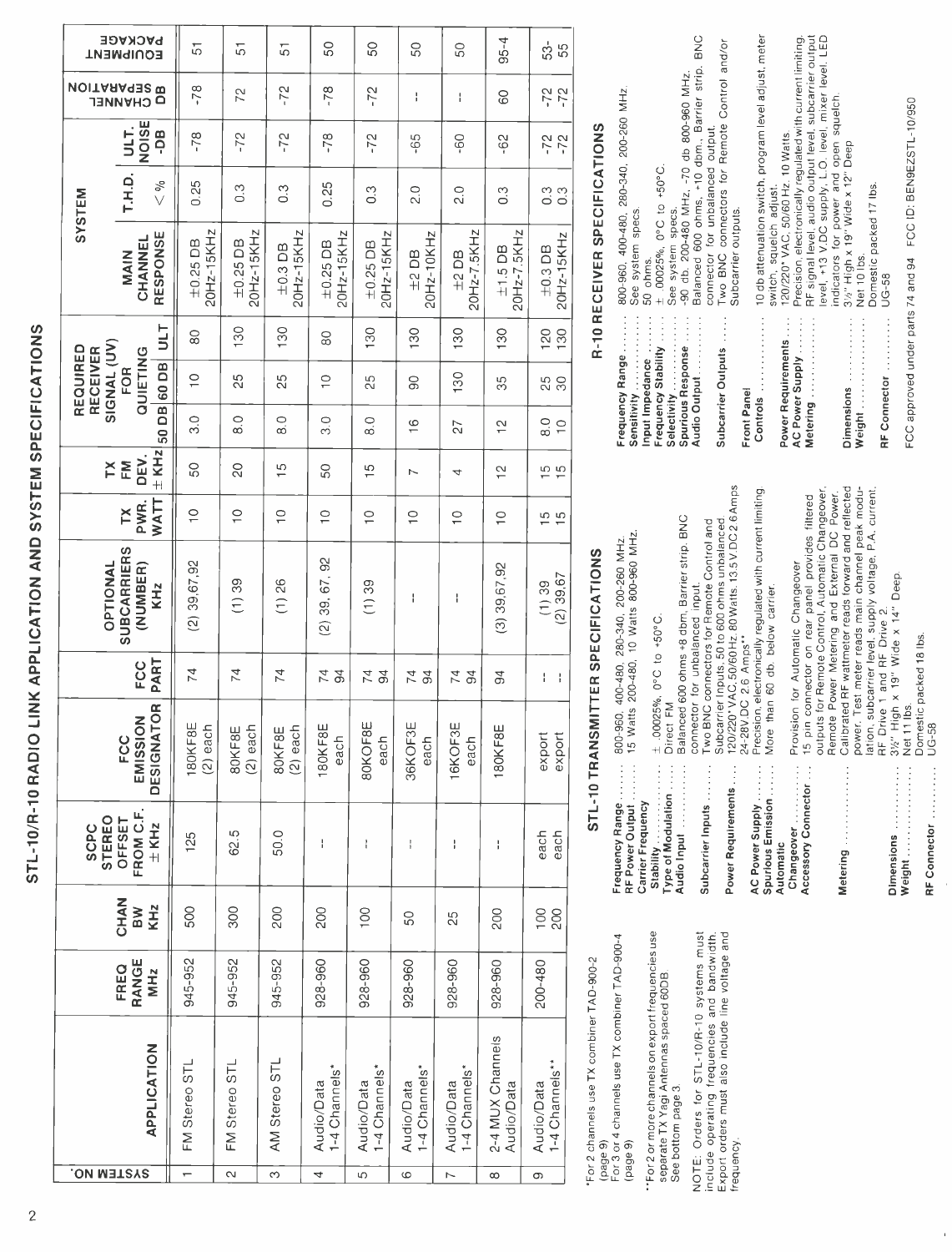# STL-10

# DOMESTIC AND EXPORT RADIO LINK SYSTEM PACKAGES



| Frequency<br><b>Band</b>          | <b>STL Transmitters and</b><br><b>Receivers - No Antennas</b>                                                                                                                                                                                                                                                                     | <b>STL Monaural Systems</b><br>with Antennas                                                                                                                                                                                                                   | <b>STL Stereo Systems</b><br>with Antennas                                                                                                                                                                                                                                                                                   |
|-----------------------------------|-----------------------------------------------------------------------------------------------------------------------------------------------------------------------------------------------------------------------------------------------------------------------------------------------------------------------------------|----------------------------------------------------------------------------------------------------------------------------------------------------------------------------------------------------------------------------------------------------------------|------------------------------------------------------------------------------------------------------------------------------------------------------------------------------------------------------------------------------------------------------------------------------------------------------------------------------|
| 800-960<br>MHz.                   | \$3,250.00<br>PACKAGE 50 Mono<br>1 STL-10/950 transmitter<br>1 R-10/950 receiver for STL<br>See Systems 4, 5, 6, 7, Page 2<br><b>PACKAGE 51 Stereo</b><br>\$6,925.00<br>2 STL-10/950 transmitters<br>2 R-10/950 receivers for STL<br>1 HRC-10 transmitter combiner<br>1 MTS-1 receiver combiner<br>See Systems 1, 2 and 3, Page 2 | \$3,327.00<br><b>PACKAGE 50M</b><br>1 STL-10/950 Transmitter<br>1 R-10/950 Receiver<br>2 PG-1.7B Jumper Cables<br>2 K-1 Weatherproofing Kits<br>'TWO "N" FEMALE AND TWO "N"<br>MALE CONNECTORS AND 1/2"<br>TRANSMISSION LINE AND TWO<br>DISH ANTENNAS REQUIRED | \$7,002.00<br><b>PACKAGE 51S</b><br>2 STL-10/950 Transmitters<br>2 R-10/950 Receivers<br>1 HRC-10 Transmitter Combiner<br>1 MTS-1 Receiver Combiner<br>2 PG-1.7B Jumper Cables<br>2 K-1 Weatherproofing Kits<br>"TWO "N" FEMALE AND TWO "N"<br>MALE CONNECTORS AND %"<br>TRANSMISSION LINE AND TWO<br>DISH ANTENNAS REQUIRED |
| 200-260<br>MHz.<br>Export<br>Only | \$3,250.00<br><b>PACKAGE 53</b><br>1 STL-10/215 transmitter<br>1 R-10/215 receiver for STL<br>See System 9, Page 2                                                                                                                                                                                                                | \$3,654.00<br><b>PACKAGE 53M</b><br>1 STL-10/215 Transmitter<br>1 R-10/215 Receiver<br>2 YC-215 Yagi Antennas<br>2 PG-2B Jumper Cables<br>2 K-1 Grounding Kits<br>"TWO "N" FEMALE AND TWO "N"<br>MALE CONNECTORS AND 1/2"<br>TRANSMISSION LINE REQUIRED        | \$7,171.00<br><b>PACKAGE 53S</b><br>2 STL-10/215 Transmitters<br>2 R-10/215 Receivers<br>3 YC-215 Yagi Antennas<br>3 PG-2B Jumper Cables<br>1 MTS-1 Receiver Combiner<br>3 K-1 Grounding Kits<br>'THREE "N" FEMALE AND THREE<br>"N" MALE CONNECTORS AND 1/2"<br>TRANSMISSION LINE REQUIRED                                   |
| 280-340<br>MHz.<br>Export<br>Only | <b>PACKAGE 54</b><br>\$3,250.00<br>1 STL-10/300 transmitter<br>1 R-10/300 receiver for STL<br>See System 9, Page 2                                                                                                                                                                                                                | \$3.654.00<br><b>PACKAGE 54M</b><br>1 STL-10/300 Transmitter<br>1 R-10/300 Receiver<br>2 YC-300 Yagi Antennas<br>2 PG-2B Jumper Cables<br>2 K-1 Grounding Kits<br>"TWO "N" FEMALE AND TWO "N"<br>MALE CONNECTORS AND 1/2"<br>TRANSMISSION LINE REQUIRED        | \$7,171.00<br><b>PACKAGE 54S</b><br>2 STL-10/300 Transmitters<br>2 R-10/300 Receivers<br>3 YC-300 Yagi Antennas<br>3 PG-2B Jumper Cables<br>1 MTS-1 Receiver Combiner<br>3 K-1 Grounding Kits<br>'THREE "N" FEMALE AND THREE<br>"N" MALE CONNECTORS AND 1/2"<br><b>TRANSMISSION LINE REQUIRED</b>                            |
| 400-480<br>MHz.<br>Export<br>Only | \$3,250.00<br><b>PACKAGE 55</b><br>1 STL-10/450 transmitter<br>1 R-10/450 receiver for STL<br>See System 9, Page 2                                                                                                                                                                                                                | \$3,654.00<br><b>PACKAGE 55M</b><br>1 STL-10/450 Transmitter<br>1 R-10/450 Receiver<br>2 YC-450 Yagi Antennas<br>2 PG-2B Jumper Cables<br>2 K-1 Grounding Kits<br>'TWO "N" FEMALE AND TWO "N"<br>MALE CONNECTORS AND 1/2"<br><b>TRANSMISSION LINE REQUIRED</b> | \$7,171.00<br><b>PACKAGE 55S</b><br>2 STL-10/450 Transmitters<br>2 R-10/450 Receivers<br>3 YC-450 Yaqi Antennas<br>3 PG-2B Jumper Cables<br>1 MTS-1 Receiver Combiner<br>3 K-1 Grounding Kits<br><b><i>'THREE "N" FEMALE AND THREE</i></b><br>"N" MALE CONNECTORS AND 1/2"<br>TRANSMISSION LINE REQUIRED                     |

Prices of antennas, transmission line and connectors are not included in the above package prices. For current prices of these items, contact Marti sales.

Specifications for above systems are on page 2.

 $\begin{array}{c} \hline \end{array}$ 

 $\mathbf{I}$ 

Orders for radio links must include operating frequencies and bandwidth. Export orders must also include line voltage and frequency.





SPECIFICATIONS SUBJECT TO CHANGE WITHOUT NOTICE

# **MARTI** The performance-value leader in Broadcast Equipment.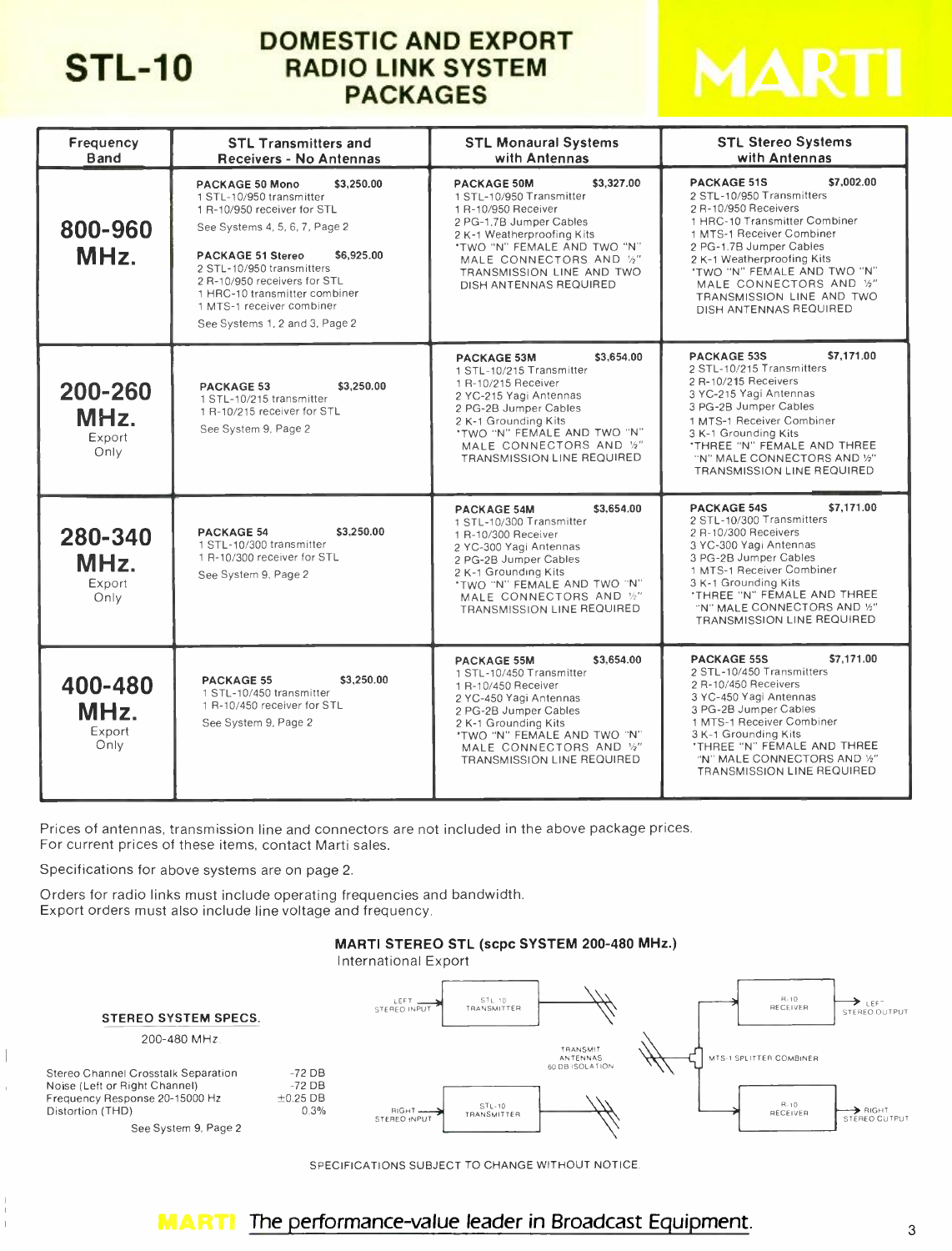# MODEL SCG -10 SUBCARRIER GENERATOR **MODEL SCD-10 SUBCARRIER DEMODULATOR**



\$695.00

#### MODEL SCG -10 SUBCARRIER GENERATOR

The Marti Model SCG -10 Subcarrier Generator is designed to operate in SCA service with an FM broadcast transmitter or, with a Model SCD-10 Subcarrier Demodulator, to form a subcarrier link on a microwave (STL) system. The SCG -10 has several options available which allow it to perform a wide range of functions in broadcasting and communications. Audio processing options include selectable pre -emphasis of zero, 75,150 or 225 microseconds. Low pass audio filters of 3 KHz, 5 KHz or 7.5 KHz are available. For subcarrier link systems using the SCD-10 demodulator, a compander encode board plugs into the generator and a decode board into the demodulator to adapt the system to audio companding.

The SCG -10 employs an illuminated panel meter to aid in adjusting modulation and subcarrier output level

#### MODEL SCG -10 SUBCARRIER GENERATOR SPECIFICATIONS

|                                             | Subcarrier Frequency  Specify 26 KHz. 39 KHz. 41 KHz. 67 KHz. 92 KHz. Frequency test<br>jack on front panel.                                                                                                                                                                                                         |
|---------------------------------------------|----------------------------------------------------------------------------------------------------------------------------------------------------------------------------------------------------------------------------------------------------------------------------------------------------------------------|
| Frequency Stability  ±0.18% -10°C to +50°C. |                                                                                                                                                                                                                                                                                                                      |
| Subcarrier Purity ,  Less than 0.5% THD.    |                                                                                                                                                                                                                                                                                                                      |
| Modulation Direct FM                        |                                                                                                                                                                                                                                                                                                                      |
|                                             | FM Deviation , Factory set for ±7.5% of subcarrier frequency.                                                                                                                                                                                                                                                        |
| Modulator Distortion Less than 1% THD       |                                                                                                                                                                                                                                                                                                                      |
|                                             | Audio Processing Pre-Emphasis: Zero, 75 us, 150 us or 225 us, user selectable.<br>Low Pass Filters: Audio cut-off frequencies of 3 KHz, 5 KHz, or 7.5<br>KHz are specified with original equipment order The lowest<br>possible cut-off frequency is recommended. Maximum cut-off is<br>12% of subcarrier frequency. |
|                                             | Companding: An optional compander encode board is available<br>for installation in the SCG-10 when used in a subcarrier link<br>having a SCD-10 subcarrier demodulator with a compander<br>decode board. Companding will reduce noise and can mask<br>certain types of main to sub crosstalk                         |
|                                             | Frequency Response ±1.5 DB 25 Hz to 95% of low pass filter cut-off frequency.                                                                                                                                                                                                                                        |
|                                             | FM Noise More than 65 DB below 5 KHz deviation (measured through SCD-<br>10 demodulator directly connected to SCG-10 output, 225 us.,<br>without companding). With companding -72 DB.                                                                                                                                |
|                                             | Audio Input Impedance 600 ohms balanced (screw terminals or "D" connector pins)                                                                                                                                                                                                                                      |
|                                             | Audio Input Level Front panel adjustment -10 DBM to +8 DBM for 100% modulation.                                                                                                                                                                                                                                      |
|                                             | Muting Level , Adjustable from 0 DB to 40 DB below 100% modulation (soft mute)                                                                                                                                                                                                                                       |
|                                             | Muted Carrier Level 60 DB below rated Max. output level.                                                                                                                                                                                                                                                             |
|                                             | Subcarrier Output  Front panel adjustment 0.3 V. to 7 V. P-P into 600 ohm load. BNC<br>connector.                                                                                                                                                                                                                    |
|                                             | Remote Control  Subcarrier can be remotely controlled by grounding a pin of<br>accessory "D" connector.                                                                                                                                                                                                              |
|                                             | Metering  Illuminated panel meter indicates peak modulation or subcarrier<br>output level.                                                                                                                                                                                                                           |
|                                             | Controls  Meter switch, subcarrier control switch, modulation level, auto-<br>matic mute delay, mute level, subcarrier output level, subcarrier<br>frequency. Subcarrier frequency test jack also located on front<br>panel                                                                                          |
|                                             | Connectors  BNC Jack for subcarrier output. 9 pin "D" connector for balanced<br>audio input, remote control, FSK/subaudible input, ground. +18-<br>20V input, +13.5V input. AC receptacle. No. 6-32 screw terminals<br>for balanced 600 ohm audio input                                                              |
|                                             | RF Protection  All input/output circuits filtered for RF. Totally shielded and<br>bonded aluminum enclosure                                                                                                                                                                                                          |
| Operating Temp, Range -10°C to +50°C.       |                                                                                                                                                                                                                                                                                                                      |
|                                             | Power Requirements 120/220* VAC 50/60 Hz 10 watts, or 12-14 V. DC at 50 MA., or 24-28<br>V DC at 70 MA.**                                                                                                                                                                                                            |
|                                             | Dimensions  19" wide x 12" deep x 1%" high                                                                                                                                                                                                                                                                           |
|                                             | Weight 4.5 lbs. net. domestic packed 9 lbs.                                                                                                                                                                                                                                                                          |

SPECIFICATIONS AND PRICES ARE SUBJECT TO CHANGE WITHOUT NOTICE.



S695.00

#### MODEL SCG -10 SUBCARRIER DEMODULATOR

The Model SCD-10 Subcarrier Demodulator is designed for use with Model SCG-10 Subcarrier Generator to provide a high quality subcarrier channel on a microwave link (STL) or<br>FM station. The SCD-10 may be specified for operation on a standard subcarrier frequency used in FM broadcasting. The subcarrier input to this demodulator should be from a high quality FM receiver having adequate IF bandwidth with group delay characteristics sufficient for subcarrier<br>work. The Marti A-10 Receiver with 200 KHz phase linear IF filter is excellent in this respect.<br>The SCD-10 has several option

in broadcasting and communications. Audio processing options include selectable de-<br>emphasis ofzero.75,150 or225 microseconds.Lowpassaudiofilters.df3.KHz.5.KHz or7.5.KHz<br>are available For subcarrier link systems using the are available. For subcarrier link systems using the SCG-10 generator a compander decode board plugs into the demodulator and an encode board into the generator to adapt the system to audio companding.<br>The SCD-10 employs a

#### **MODEL SCD-10 SUBCARRIER DEMODULATOR** SPECIFICATIONS

|                                      | Subcarrier Frequency , Specify 26 KHz, 39 KHz, 41 KHz, 67 KHz, or 92 KHz.                                                                                                                                                                                                                                                                                                                                                                                                                                                                                                                                                |
|--------------------------------------|--------------------------------------------------------------------------------------------------------------------------------------------------------------------------------------------------------------------------------------------------------------------------------------------------------------------------------------------------------------------------------------------------------------------------------------------------------------------------------------------------------------------------------------------------------------------------------------------------------------------------|
|                                      | Subcarrier Input  0.1 to 1 V RMS, 10K ohms impedance. BNC connector. (Panel<br>adjustment)                                                                                                                                                                                                                                                                                                                                                                                                                                                                                                                               |
|                                      | Demodulator Distortion  Phase locked FM detector has less than 0.6% THD.                                                                                                                                                                                                                                                                                                                                                                                                                                                                                                                                                 |
|                                      | Audio Processing De-Emphasis: Zero, 75 us, 150 us, or 225 us, user<br>selectable.<br>Low Pass Filters: Audio cut-off frequencies of 3 KHz, 5 KHz, or 7 5<br>KHz are specified with original equipment order. The lowest pos-<br>sible cut-off frequency is recommended. Maximum cut-off is 12%<br>of subcarrier frequency.<br>Companding: An optional compander decode board is available<br>for installation in the SCD-10 when used in a subcarrier link having<br>a SCG-10 subcarrier generator with a compander encode board.<br>Companding will reduce noise and can mask certain types of main<br>to sub crosstalk |
|                                      | Frequency Response ±1.5 DB 25 Hz to 95% of low pass filter cut-off frequency.                                                                                                                                                                                                                                                                                                                                                                                                                                                                                                                                            |
|                                      | Signal/Noise Ratio More than 65 DB below 5 KHz deviation (using SCG-10 as signal<br>source directly connected to SCD-10 input, 225 us.                                                                                                                                                                                                                                                                                                                                                                                                                                                                                   |
|                                      | Audio Output Level  +10 DBM maximum output level balanced and isolated into 600<br>ohms Front panel adjustment range -60 DBM to +10 DBM                                                                                                                                                                                                                                                                                                                                                                                                                                                                                  |
|                                      | Subcarrier Squelch  Front panel adjustable squelch relay will squelch audio output<br>over subcarrier level range of 0.1 to 2.0 volt input. Normally open<br>relay contacts available at accessory "O" connector for external<br>functions. LED on front panel indicates "squelch open" condition                                                                                                                                                                                                                                                                                                                        |
|                                      | Metering  Illuminated panel meter indicates subcarrier input level or audio<br>output level                                                                                                                                                                                                                                                                                                                                                                                                                                                                                                                              |
|                                      | Controls  Meter switch, squelch adjust/squelch open (LED panel indicator).<br>subcarrier input level adjust, audio output level adjust.                                                                                                                                                                                                                                                                                                                                                                                                                                                                                  |
| Connectors                           | BNC jack for subcarrier input, 9 pin "D" connector for balanced<br>audio output, squelch relay contacts. FSK output, ground, +18-20<br>V. input, +13.5 V. input. AC receptacle. No. 6-32 screw terminals<br>for balanced 600 ohm output.                                                                                                                                                                                                                                                                                                                                                                                 |
|                                      | RF Protection  All input/output circuits filtered for RF. Totally shielded and<br>bonded aluminum enclosure.                                                                                                                                                                                                                                                                                                                                                                                                                                                                                                             |
| Operating Temp_Range -10°C to +50°C. |                                                                                                                                                                                                                                                                                                                                                                                                                                                                                                                                                                                                                          |
|                                      | Power Requirements 120/220* V. AC 50/60 Hz 10 watts. or 12-14 V DC at 50 MA, or<br>24-28 V DC at 70 MA **                                                                                                                                                                                                                                                                                                                                                                                                                                                                                                                |
|                                      | Dimensions  19" wide by 12" deep x 1%" high                                                                                                                                                                                                                                                                                                                                                                                                                                                                                                                                                                              |
|                                      | Weight 45 lbs. net, domestic packed 9 lbs.                                                                                                                                                                                                                                                                                                                                                                                                                                                                                                                                                                               |

COMPANDING OPTION 800-263: One Plug-in board<br>each for SCG-10 and SCD-10

| 10% Injection<br>225 us. Pre-Emphasis<br>(NO COMPANDING) |            | Back to Back<br><b>KHz Bandwidth</b><br>ь | 75   | 3   | STL-10 Link<br><b>KHz Bandwidth</b> | 75 |
|----------------------------------------------------------|------------|-------------------------------------------|------|-----|-------------------------------------|----|
| <b>NOISE DB</b>                                          | 66         | 65                                        | 64   | 64  | 60                                  | 57 |
| <b>DISTORTION %</b>                                      | 1.2        | 1.2                                       | 1.35 | 1.4 | 1.5                                 | 16 |
| CROSSTALK MAIN-SUB DB                                    | <b>COL</b> |                                           | - -  | 55  | 52                                  | 49 |

#### SYSTEM SPECIFICATIONS

| 10% Injection<br>0 us. Pre-Emphasis |     | Back to Back<br><b>KHz Bandwidth</b> |      | STL-10 Link<br><b>KHz Bandwidth</b> |     |     |
|-------------------------------------|-----|--------------------------------------|------|-------------------------------------|-----|-----|
| WITH COMPANDING                     |     |                                      | 7.5  |                                     | 5   | 75  |
| <b>NOISE DB</b>                     | 73  | 73                                   | 73   | 70                                  | 70  | 70  |
| <b>DISTORTION %</b>                 | 1.2 | 12                                   | 1.35 | 1.4                                 | 1.5 | 1.6 |
| CROSSTALK MAIN-SUB DB               |     | <b>COLOR</b>                         |      | 58                                  | 55  | 52  |

# **MARTI** The performance-value leader in Broadcast Equipment.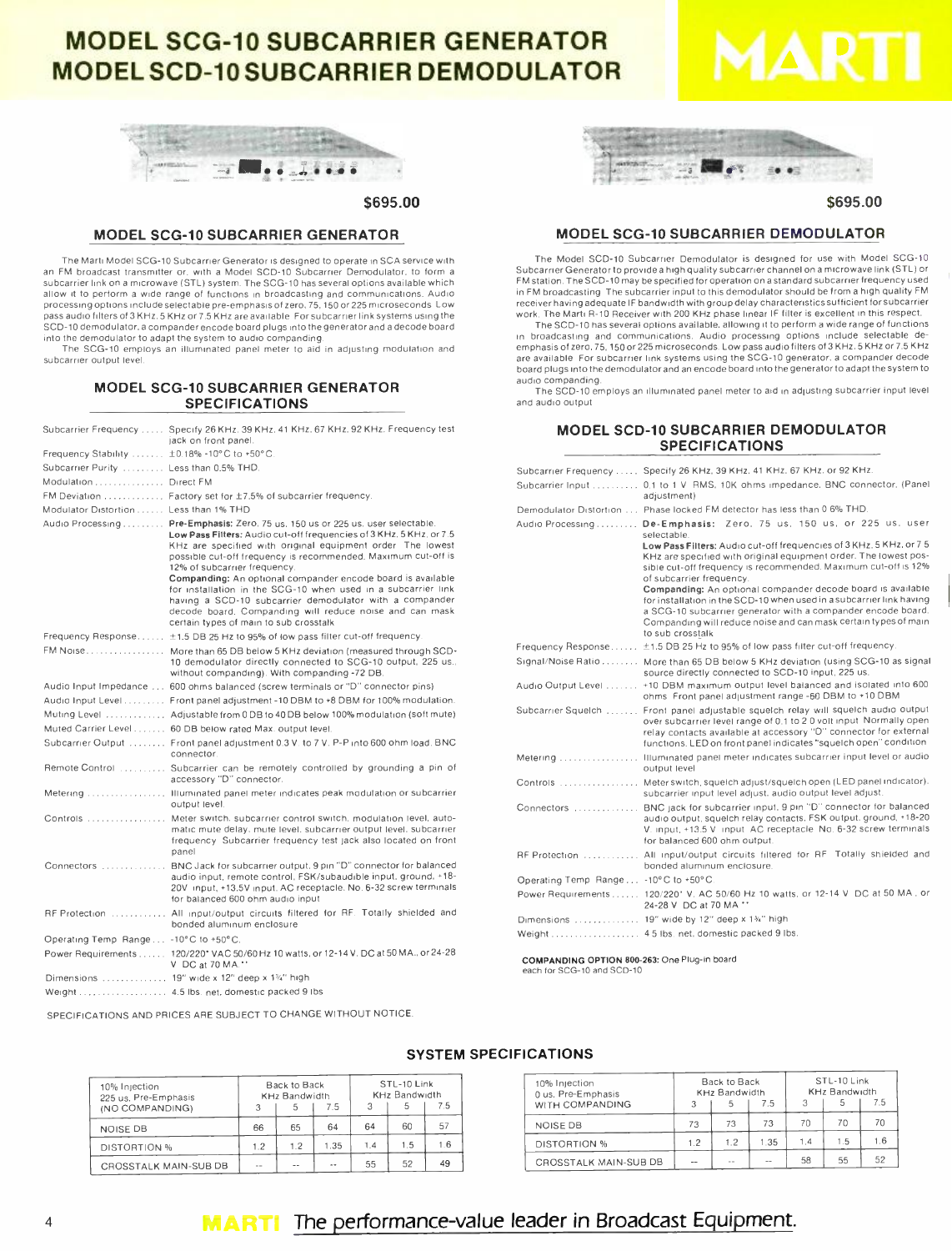# STL ACCESSORIES



#### ATS -15D TRANSMITTER SWITCHER



\$750

#### ATS -15D TRANSMITTER SWITCHER SPECIFICATIONS

Switching Activation<br>Operation<br>Standby Power Standby Power Power Requirements Dimensions Weight

Application.

Application Switching Active

Remote Operation Local Operation

Fail-safe ......<br>Power Requiren Power Requirements<br> **Weight**.....

Provides switching between two Marti transmitters at power levels up to 50 watts. .5db loss or less with type<br>N. female: connectors <sup>N</sup>female connectors. DC samples of relative power output are provided from each transmitter to the switcher through adjustable pots to a voltage comparator. Switching can be set to occur at any RF power level.<br>Unit can be operated from front panel and terminals are provided on the back for remote operation.<br>The ATS-15D can be operated with the Mar

#### ASO -200D RECEIVER SWITCHER



\$650

| .     | Provides Audio and SCA switching between two receivers on the same frequency                                                                                                                                                                                               |
|-------|----------------------------------------------------------------------------------------------------------------------------------------------------------------------------------------------------------------------------------------------------------------------------|
| ition | The ASO-200D switches all functions to the backup receiver upon loss of signal to the main receiver. The<br>switching threshold is determined by the setting of the squelch relay in each receiver                                                                         |
| on    | The standby receiver may be selected by using a latching relay tied to the station's remote control. A positive<br>voltage output indicates which receiver is in use and the remote signal level sample is also available to be<br>metered by the station's remote control |
| .     | Two leds are provided on the front panel to indicate which receiver is in use. The standby receiver can be<br>selected by pushing the test switch                                                                                                                          |
| .     | The ASO-200D provides two separate fail-safe outputs both normally closed, and open contacts are available                                                                                                                                                                 |
| ients | 12 volts D.C. - supplied by each receiver                                                                                                                                                                                                                                  |
| .     | 1%" High x 19" Wide x 13" Deep                                                                                                                                                                                                                                             |
| .     | 3 Pounds                                                                                                                                                                                                                                                                   |
|       |                                                                                                                                                                                                                                                                            |

ASO -2000 RECEIVER SWITCHER SPECIFICATIONS

#### MW -500 SPECIFICATIONS

| Frequency Range  944-952 MHz |                                                                                  |       |
|------------------------------|----------------------------------------------------------------------------------|-------|
|                              |                                                                                  |       |
| Output (Power)               | +27 DBM (500 MW) maximum operating power +30 DBM (1 watt)                        |       |
|                              | maximum output                                                                   |       |
| Selectivity                  | MW-500 has three section input and output bandpass filters 3 DB band-            |       |
|                              | width $\pm$ 3 MHz. NOTE: One or more external bandpass cavity resonators.        |       |
|                              | may be required for additional selectivity                                       |       |
| <b>Emission and</b>          |                                                                                  |       |
| $Bandwidth$                  | Meets requirements of Part 74 535 (g)                                            | The   |
| Stability                    | Input-output antenna and coaxial line attenuation must exceed amplifier          |       |
|                              | gain for stability                                                               | is de |
| Metering                     | Accurate RF output power meter is provided on front panel (0-2 watts) AC         | aura  |
|                              | supply and battery voltage can be measured at accessory connector on rear        | obje  |
|                              | of unit                                                                          | ting  |
| Connectors                   | Input and output RF connectors are UG-58 (Type N Female ) Accessory              | uses  |
|                              | connector is subminiature D 15 pin male                                          | scar  |
| Power Supply                 | Internal AC Supply - Precision regulated 13 6V supply with current limiting      | prov  |
|                              | and thermal shut-down. AC supply also charges internal battery at constant       |       |
|                              | voltage 115V 60 Hz standard 220 V 50 Hz available on request Internal            |       |
|                              | <b>Battery Supply</b> - A 12 yolt 6.5 amp-hour sealed lead-acid maintenance free |       |
|                              | battery is included in the MW-500 for back-up power. This battery is             |       |
|                              | charged by the AC supply and will power the unit up to 36 hours                  |       |
| Temp. Range                  | -20°C to +50°C operating                                                         |       |
|                              | 3%" High x 19" Wide x 12" Deep.                                                  |       |
| Weight                       | FCC ID: BEN9EZMW-500<br>Net 12 lbs with battery. Domestic packed 17 lbs.         |       |
|                              |                                                                                  |       |



The Model MW -500 MICROWAVE BOOSTER is designed to receive, amplify and redirect an<br>aural STL signal over or around an obstructing object in the direct path between the transmitting and receiving antennas. Since the booster<br>uses the same frequency for re-transmitting. uses the same frequency for re- transmitting, scarce spectrum is conserved. The booster will provide a maximum of 500 milliwatts output

power. It will also provide 60 DB power gain at any point it is inserted in the microwave path Where applicable. the MW-500 can provide repeaters. The MW-500 is available with inter-<br>nal battery backup and charger capable of<br>operating the unit for 36 hours without com-<br>mercial power.

MW -500 AURAL BROADCAST MICROWAVE BOOSTER



#### UPS -12 UNINTERRUPTIBLE POWER SYSTEM

#### \$425 LESS BATTERY

The Marti model UPS-12 is a battery backup<br>power system designed for use with Marti<br>equipment capable of both AC and 12V. DC<br>operation. The system will instantly and auto-<br>matically switch to a battery power source when the primary AC power fais. The UPS -12 is suited for backup power for Marti STL -10 /R- 10 Radio Link Systems as well as Marti RPT-<br>15/CR-10 automatic relay stations and TSL-15<br>data links.<br>The DC power source is a sealed 12 Volt GEL<br>Electrolyte maintenance free Lead-Acid battery

REFER TO PRICE LIST FOR BATTERY OPTIONS 8 PRICES.



of sufficient amp -hour capacity to power the equipment for the required length of time Batteries of 24, 38 and 60 amp-hours are available.<br>The user may choose to purchase the battery

locally to avoid shipping charges.<br>The Model UPS-12 is equipped with a precision<br>constant voltage "Taper" battery charger to maintain the battery in a charged condition. The charger is set at 13.6 volts and is current limited to three amps (for battery discharged to 10 volts) Fully charged batteries are trickle-<br>charged by the constant-voltage charger.

# UPS -12 SPECIFICATIONS

| Type of System            | DC-DC (Loss of primary AC power causes relay to select 12 Volt                                                                                                                             |
|---------------------------|--------------------------------------------------------------------------------------------------------------------------------------------------------------------------------------------|
|                           | battery power)                                                                                                                                                                             |
| Panel Indicators          | Led indication of AC or DC operation                                                                                                                                                       |
| DC Power Source           | Sealed maintenance free GEL Electrolyte Lead-Acid battery rated at 12<br>Volts 24 Amp hours The battery is external and priced separately Optional<br>batteries of 38 and 60 A/H available |
| AC Power Source           | 120 V. 50-60 Hz (220 V AC Available on special order) AC source must be<br>same as radio equipment source                                                                                  |
| Battery Charger           | Precision constant voltage charging with current limiting and trickle<br>charge. 3 amp current limit.                                                                                      |
| <b>DC Polarity</b>        |                                                                                                                                                                                            |
| Protection                | Circuit breaker, fuse and diode reduce reverse polarity damage                                                                                                                             |
| Connectors                | Screw terminals for DC, 3-Pin, receptacle for AC                                                                                                                                           |
| Panel Size                | Standard 19" x 3"                                                                                                                                                                          |
| UPS-12 Weight [1] [1] [1] | $3'$ Lbs                                                                                                                                                                                   |
| Battery Weight            | 195 Lbs shipped separately Approved for shipment as Dry Cell" by DOT<br>and lata                                                                                                           |

#### **MARTI** The performance-value leader in Broadcast Equipment.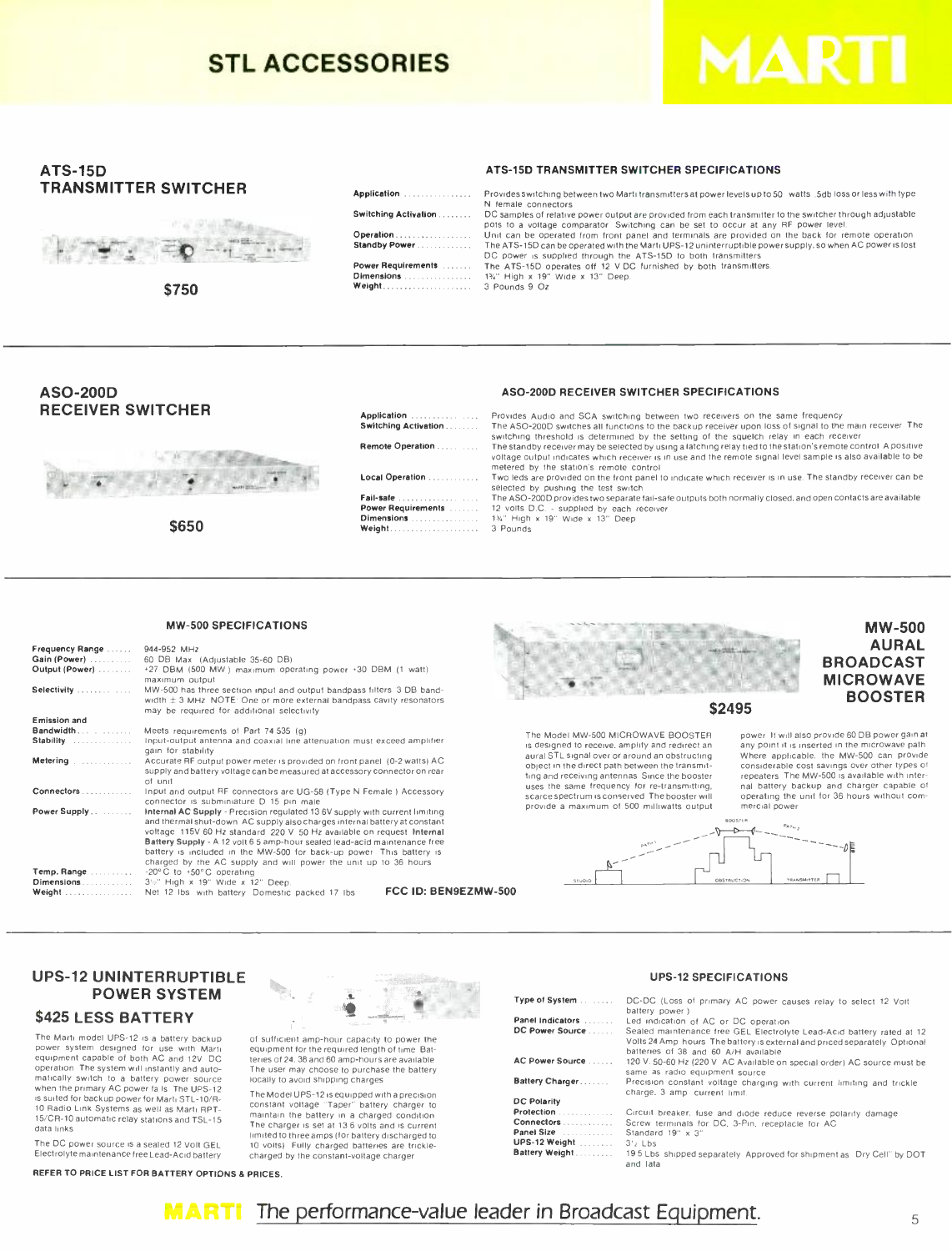# **STL-23** DIGITAL AURAL BROADCAST

#### 23 GHz DIGITAL STL

\* Simplex (STL) and duplex (STL/TSL) links available<br>\* FCC type accepted under parts 21 and 94

- 
- 
- \* Compatible with digital PCM video format processors (not included) \* Typical stereo audio quality delivered to broadcast transmitter using 16 bit processors

RESPONSE: 10-20,000 Hz ± 0.5 DB NOISE: - 90 DB DISTORTION: Less than .005% STEREO SEPARATION: More than 80 DB

The Marti STL-23 digital studio-transmitter link delivers all the remarkable performance of today's compact disc digital audio to the input of the broadcast transmitter. With a dynamic range of better than 90 DB and stereo separation of more than 80 DB, the STL -23 emphasizes the obsolescence of the old "composite" STL concept. The STL -23 transmitter, receiver and subcarrier boards are located inside the weatherproof antenna assembly for cost saving and ease of installation. When comparing the cost of the STL -23 to 950 MHz "composite" STL's, the cost of antennas, coaxial cable and connectors, subcarriers and telemetry return link with antennas must be charged to the real costs of 950 MHz STL's. Such comparison will show the STL-23 to be cost effective. Microwave path length at 23GHz is limited by atmospheric absorption, with rainfall having the greatest effect. Contact Marti for data for use in calculation of 23GHz links in your area.

| PACKAGE A (5003E)              |
|--------------------------------|
| <b>BASIC VIDEO</b>             |
| 1 Transmitter with 24" antenna |

| 1 Receiver with 24" antenna                                                                                                                           | \$7,850.00  |
|-------------------------------------------------------------------------------------------------------------------------------------------------------|-------------|
| PACKAGE B (5006E)<br><b>STEREO STL WITH SUBCARRIER</b>                                                                                                |             |
| 1 Transmitter with 24" antenna                                                                                                                        |             |
| 1 Receiver with 24" antenna                                                                                                                           |             |
| 1 Subcarrier channel (studio to transmitter, 12 KHz BW)                                                                                               | \$9,300.00  |
| <b>PACKAGE C</b>                                                                                                                                      |             |
| <b>STEREO STL WITH BIDIRECTIONAL SUBCARRIER</b><br>2 Transmitter/Receiver with 24" antenna<br>1 Subcarrier channel (studio to transmitter, 12 KHz BW) |             |
| 1 Subcarrier channel (transmitter to studio, 12 KHz BW)                                                                                               | \$12,150.00 |
| PCM-601ES 16 Bit Digital Processor                                                                                                                    | \$1,400.00  |
| <b>OPTIONS:</b>                                                                                                                                       |             |
| <b>COLOR VIDEO</b> - For high quality video applications<br>order option RS-250B                                                                      | \$1,000.00  |
| TO ADD SUBCARRIERS ABOVE VIDEO BAND (6.2-8 MHz)                                                                                                       |             |
| Order option "WB"                                                                                                                                     | \$525.00    |
| and option "SCI"                                                                                                                                      | \$1,340.00  |

NOTE: Equipment packages include Radome cover for 24" shrouded antennas, mounting hardware for<br>3'½ or 4½ inch O.D., 24 V.AC power transformers, installation manual. No RF coaxial cable or waveguide is required on 24" antennas. Digital audio processors not included in above prices. 48" antennas are

available - add \$5,000 to package prices<br>FCC LICENSING<sup>.</sup> License application is made on form 402 under FCC part 94 "Private operational -<br>Fixed microwave service " Part 94 frequencies are not coordinated by SBE For freque ID B2N9CL 10050.

STL-23

SPECIFICATIONS

| .<br>Frequency Band 21.2 to 23.6 GHz<br>FM Deviation  ± 7 MHz, designator 33800F9<br>Channel Capacity1 video plus 2 full duplex audio/data/control subcarriers<br>AntennaShrouded 24 inch, 38 DBI, V or H polarization, 2°<br>beamwidth, +57 DBM ERP, with Radome<br>Alarms Loss of carrier alarm 10-15 VDC/1K ohms |
|---------------------------------------------------------------------------------------------------------------------------------------------------------------------------------------------------------------------------------------------------------------------------------------------------------------------|
| Transmitter<br>Power Output  65 mw typical (+ 18 DBM)<br>Frequency Stability $\pm$ .02% - 30°C to 55°C<br>Spurious Output Meets FCC part 94 requirements<br>Video Input1 Vp-p 75 ohms<br>Subcarrier Input  0 DBM 600 ohm bal. screw terminals                                                                       |
| Receiver<br>Noise Figure 22 DB nominal<br>Threshold 77 DB<br>Video Output 1 Vp-p 75 ohms<br>Subcarrier Output  0 DBM 600 ohms bal. screw terminals                                                                                                                                                                  |
| Power<br>Requirements 30 watts, 120 VAC into class 2 UL 24 V. transformer.<br>240 VAC and DC options available - contact factory.<br>Weight 25 lbs.<br>Mounting 3.5 inch O.D. vertical pipe                                                                                                                         |
| Options<br>(contact factory)  Hot standby switching, optical alignment tool, hori-<br>zontal pipe mounting kit, 4.5 inch O.D. pipe mtg.<br>hardware kit, 48" antenna                                                                                                                                                |

PRICES AND SPECIFICATIONS SUBJECT TO CHANGE WITHOUT NOTICE.

# TC -8 and ARC -16 REMOTE CONTROL SYSTEMS



| <b>FEATURES</b>               | TC-8 | <b>ARC-10</b> |
|-------------------------------|------|---------------|
| ★ Metering Channels           | 8    | 16            |
| $\star$ Status Inputs         | 8    | 16            |
| * Raise & Lower Outputs       | 8    | 16            |
| ★ Delayed Failsafe Output     | Yes  | Yes           |
| * One Person Calibration      | Yes  | Yes           |
| ★ Non-Volatile Memory         | Yes  | Yes           |
| * Large Dot-Matrix Display    | Yes  | Yes           |
| ★ Optional Computer Interface | Yes  | Yes           |
| ★ Radio or Wire Link          | Yes  | Yes           |
| ★ Space Saving 1%" Rack Units | Yes  | Yes           |

The AMD model TC -8 (8 Channel) and ARC -16 (16 Channel) Remote Control systems are simple to operate, reliable, and cost effective. They are available for operation with Telco, STL, SCA or TSL with interface options for antenna monitor, computer or DTMF telephone. Status alarms may be programmed to display at the transmitter and studio and, optionally, call a programmed series of numbers with a voice message. Dial-up with speech may be added to either the transmitter or studio end, as well as the computer interface.

|                               |        |               | TC-8            | AMD, Inc. 8 Channel Remote Control (2 Units)                            | \$2,495.00 |
|-------------------------------|--------|---------------|-----------------|-------------------------------------------------------------------------|------------|
| <b>FEATURES</b>               | $TC-8$ | <b>ARC-10</b> | ARC-16          | AMD, Inc. 16 Channel Remote Control (2 Units)                           | \$3,495.00 |
|                               |        |               | ARC-16          | 16 Channel single unit configuration with telco/speech unit for control |            |
| ★ Metering Channels           |        | 16            |                 | from any telephone                                                      | \$2,495.00 |
| $\star$ Status Inputs         |        | 16            | $IP-8$          | Relay interface panel (10 Amp) 8 each status, raise, lower + failsafe.  |            |
| ★ Raise & Lower Outputs       |        | 16            |                 | Two units required for ARC-16.                                          | \$495.00   |
| ★ Delayed Failsafe Output     | Yes    | Yes           | $CI-8$          | Computer interface for IBM-PC                                           | \$495.00   |
| ★ One Person Calibration      | Yes    | Yes           | TSU             | Telephone/Speech unit permits control from telephone using DTMF.        |            |
| ★ Non-Volatile Memory         | Yes    | Yes           |                 | Also call-out alarms.                                                   | \$595.00   |
| ★ Large Dot-Matrix Display    | Yes    | Yes           | SS <sub>I</sub> | Studio status indicator.                                                | \$150.00   |
| ★ Optional Computer Interface | Yes    | Yes           | SID             | Studio I/O unit                                                         | \$495.00   |
| $\star$ Radio or Wire Link    | Yes.   | Yes           | AMI             | Antenna monitor interface (6 towers on 2 channels)                      | \$350.00   |
| ★ Space Saving 1%" Rack Units | Yes    | Yes           | $SCA-1$         | Subcarrier receiver-Specify FM frequency and 67 or 92 KHz.              | \$168.00   |

SPECIFICATIONS AND PRICES ARE SUBJECT TO CHANGE WITHOUT NOTICE.

General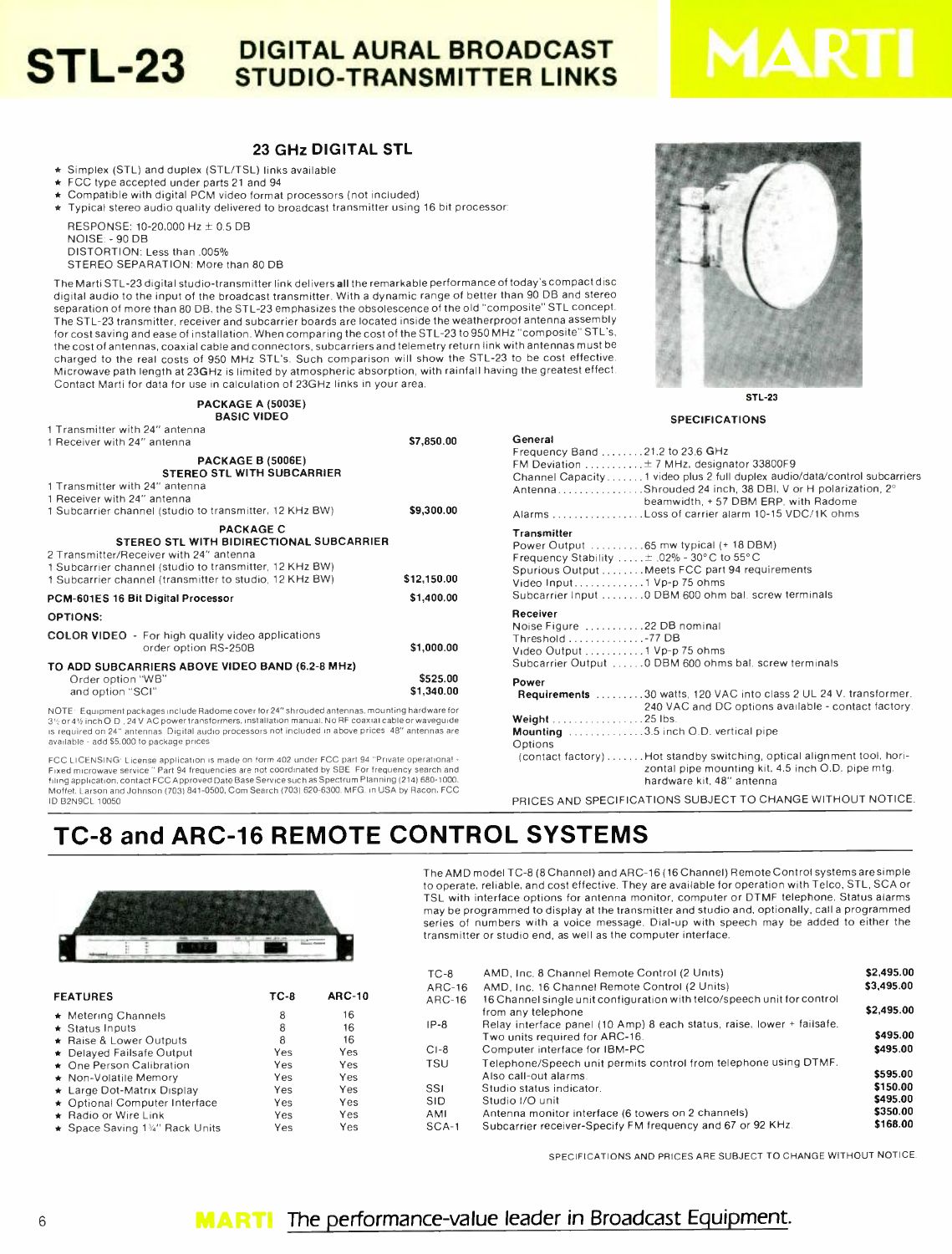# **MODEL TSL-10 MODEL TSL-15 MODEL TSL-30**

TELEMETRY LINKS

#### MARTI TSL -10 SYSTEMS FOR PART 94, 928 -960 MHz

If you are serious about data /voice transmission (TSL, ICR, TRL, etc.), you should look at part 94 "Private Operational -Fixed Microwave Service" in the 928 -960 MHz band. Bandwidths of 25, 50, 100 and 200 KHz are available to broadcasters for many uses except the final link of an STL. These frequencies are professionally data base coordinated interference free channels for reliable communications. Marti has been providing FCC authorized equipment for this service over the past three years. Bandwidths are licensed based upon demonstrated need; the wider channels reserved for wide band FM, high data rate, or multichannel uses. Marti multichannel systems are not timeshared, which means that data flows continuously on each channel. License application is on Form 402. Frequency coordination is by approved firms like Spectrum Planning (214) 680 -1000, Moffet, Larson and Johnson (703) 841 -0500, Com Search (703) 620 -6300. If you have requirements not met by the following part 94 pacakges, contact Marti for assistance.

| PACKAGE 94-1 SINGLE CHANNEL \$3,250.00<br>1 STL-10 Transmitter<br>1 B-10 Receiver<br><b>PACKAGE 94-2 TWO CHANNELS</b> | \$4,640.00 | <b>PACKAGE 94-4 FOUR CHANNELS</b><br>1 STL-10 Transmitter<br>1 R-10 Receiver<br>3 Subchannels                                                                                               | \$7,420.00 |
|-----------------------------------------------------------------------------------------------------------------------|------------|---------------------------------------------------------------------------------------------------------------------------------------------------------------------------------------------|------------|
| 1 STL-10 Transmitter<br>1 R-10 Receiver<br>1 Subchannel                                                               |            | Additional Receive sites                                                                                                                                                                    | \$2,320.00 |
| PACKAGE 94-3 THREE CHANNELS \$6,030.00<br>1 STL-10 Transmitter<br>1 R-10 Receiver<br>2 Subchannels                    |            | Antenna systems for above packages depend<br>upon path length, number of receive sites, etc.<br>Contact factory for assistance. For transmitter<br>and receiver specifications, see page 2. |            |



#### TSL -10 FEATURES (PART 94, 928 -960 MHz)

- Four continuous data/voice channels on single carrier.<br>Multiple receive sites possible.
- 
- $\star$  25 KHz, 50 KHz, 100 KHz, 200 KHz bandwidths available.
- Transmitter FCC authorized for part 94 service FCC ID: BEN9EZSTL- 10/950
- \* Battery Backup Available with Marti UPS-12.



#### MARTI TSL-15 AND TSL-30 SYSTEMS FOR PART 74, 450-456 MHz

The Marti TSL-15 and TSL-30 Telemetry Links provide reliable telemetry circuits for AM, FM and television stations. Expensive and unreliable Telco lines can now be replaced with cost effective Marti TSL Systems. These links are simple to install, easy to operate and maintain. Marti has assembled complete equipment packages consisting of Transmitter. Receiver, Yagi Antennas, Identifier and optional items.

#### TSL -30 PACKAGE (30 WATTS)

1 RPT-30/450 Transmitter

|  | 1 CR-10/450 Receiver |
|--|----------------------|
|--|----------------------|

<sup>1</sup>Model 1300 Station Identifier <sup>1</sup>700 -253 Rack Mounting Kit

## PACKAGE PRICE \$3,129.50

# TSL-15 PACKAGE (15 WATTS)

- <sup>1</sup>RPT -15/450 Transmitter
- <sup>1</sup>CR- 10/450 Receiver
- <sup>1</sup>Model 1300 Station Identifier <sup>1</sup>RMH -3B Rack Shelf

PACKAGE PRICE \$2,544.50 RE

Fre

#### PART 74 TSL ANTENNA PACKAGE\*

2 6 Element, 10 db gain Yagi Antenna <sup>1</sup>PG -2A Jumper Cable 1 PG -2B Jumper Cable

2 K -1 Weatherproofing Kit

PACKAGE PRICE \$404.00

#### SYSTEM SPECIFICATIONS

|                        | <b>Frequency</b> (Group P) 450.01.450.02, 450.98, 450.99<br>455.01, 455.02, 455.98, 455.99 MHz.<br>FCC 74.402 (a) (7) |
|------------------------|-----------------------------------------------------------------------------------------------------------------------|
|                        | <b>Modulation</b> $10F3 (\pm 1.5 KHz$ Deviation)                                                                      |
| Frequency              |                                                                                                                       |
|                        | <b>Response</b> 50 Hz - 2800 Hz $\pm$ 2.0 DB                                                                          |
| Distortion 2% THD      |                                                                                                                       |
| <b>Signal to Noise</b> |                                                                                                                       |
| <b>Ratio</b> 45 DB     |                                                                                                                       |
| <b>TRANSMITTER</b>     | See specification for RPT 15/450 or RPT-30.                                                                           |
| <b>RECEIVER</b>        |                                                                                                                       |

RECEIVER<br>See specification for CR 10/450 receiver.

#### STATION IDENTIFIER

A model 1300 station identifier is required by FCC rules for all domestic TSL systems to identify the TSL transmitter. Call signs for the identifier are assigned by the FCC when TSL frequencies are approved.

RPT -30 FCC ID: BEN9EZRPT30 -450 RPT -15 FCC ID: BEN9EZRPTI5 -450

'Package prices do not include cost of two "N" female and two "N" male connectors and 1/2" transmission line.



RPT -30 TRANSMITTER

#### TSL -15 AND TSL -30 FEATURES (PART 74, 450 -456 MHz)

- \* Choice of Transmitter Power 15 or 30 watts Continuous
- 
- Transmitters are FCC type accepted.<br>  $\star$  Super-Selective Receiver with 90 db spurious rejection.<br>  $\star$  Test Meter built into both transmitter and receiver.
- 
- $\star$  Receiver has adjustable squelch and carrier operated relay.<br> $\star$  Built-in modulation control.
- \* Internal AC supply in transmitter and receiver with provision
- Optional Automatic Station Identifier
- Analog or Digital Telemetry or Voice Modulation in 50 Hz-2800 Hz band.
- Mic and Line Level inputs with mixing controls.
- Built in 27 Hz status channel with relay contacts.



SPECIFICATIONS AND PRICES ARE SUBJECT TO CHANGE WITHOUT NOTICE

#### **MARTI** The performance-value leader in Broadcast Equipment.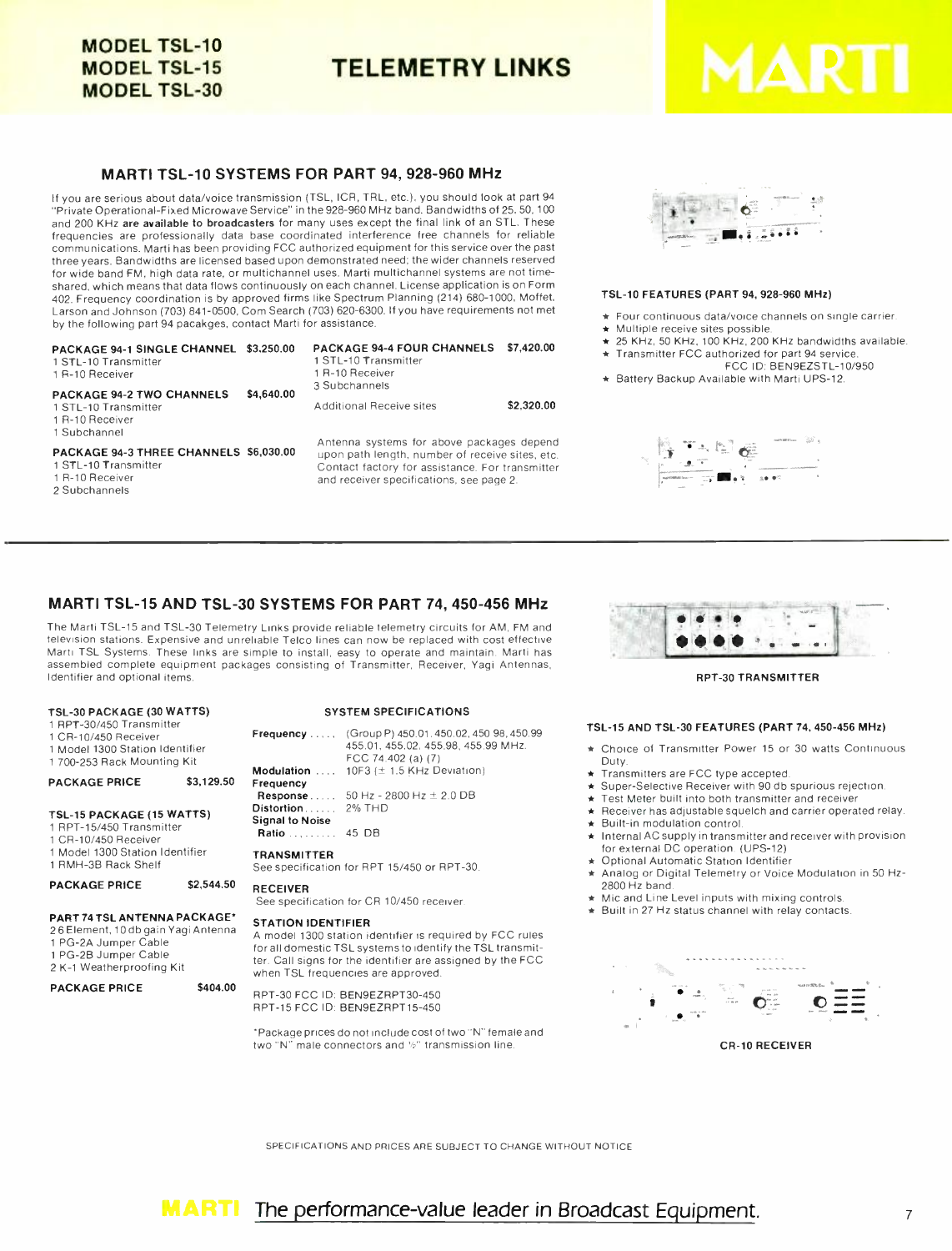MARTI ELECTRONICS, INC. STL GENERAL PRICE LIST

| <b>Model</b>       |                                                                                                                                           | Price      |
|--------------------|-------------------------------------------------------------------------------------------------------------------------------------------|------------|
|                    | <b>Description of Item</b>                                                                                                                |            |
| STL-10 Transmitter | STL-10 transmitter for all mono and stereo STL systems in 150, 215, 300, 450 or<br>950 bands.                                             | \$1,625.00 |
| STL-30 Transmitter | Export Mono STL transmitter 45 watts-150 MHz, 40 watts-215 MHz, 35 watts-300<br>MHz, 30 watts-450 MHz band.                               | \$1,995.00 |
| R-10 Receiver      | STL receiver in 150, 215, 300, 450 or 950 bands, low pass filter, two IF band-<br>widths, low power consumption, test meter.              | \$1,625.00 |
| MW-500 Booster     | On-frequency microwave booster for re-transmitting STL signal around obstruc-<br>tions. 500 mw output power. Comes with internal battery. | \$2,495.00 |
| STL-10/950 System  | Domestic STL Mono System in 800-960 MHz band with one STL-10 transmitter<br>and one R-10 receiver.                                        | \$3,250.00 |
| STL-10/950 System  | Domestic STL Stereo System in 800-960 MHz band with two transmitters and<br>receivers, combiners, etc.                                    | \$6,925.00 |
| STL-10/150 System  | Export STL Mono System in 140-180 MHz band with one STL-10 transmitter and<br>one R-10 receiver.                                          | \$3,250.00 |
| STL-10/215 System  | Export STL Mono System in 200-260 MHz band with one STL-10 transmitter and<br>one R-10 receiver.                                          | \$3,250.00 |
| STL-10/300 System  | Export STL Mono System in 280-340 MHz band with one STL-10 transmitter and<br>one R/10 receiver.                                          | \$3,250.00 |
| STL-10/450 System  | Export STL Mono System in 400-480 MHz band with one STL-10 transmitter and<br>one R-10 receiver.                                          | \$3,250.00 |
| STL-30/150 System  | Export STL Mono System, 140-180 MHz, one 45 watt STL-30/150 transmitter<br>and one R/10 receiver.                                         | \$3,620.00 |
| STL-30/215 System  | Export STL Mono System, 200-260 MHz, one 40 watt STL-30/215 transmitter<br>and one R/10 receiver.                                         | \$3,620.00 |
| STL-30/300 System  | Export STL Mono System, 280-340 MHz, one 35 watt STL-30/300 transmitter<br>and one R/10 receiver.                                         | \$3,620.00 |
| STL-30/450 System  | Export STL Mono System, 400-480 MHz, one 30 watt STL-30/450 transmitter<br>and one R/10 receiver.                                         | \$3,620.00 |

# STL ACCESSORIES

| <b>REMOTE CONTROL</b> |  |
|-----------------------|--|
|-----------------------|--|

| Model             | <b>Description of Item</b>                                                                                                                  | <b>Price</b> |
|-------------------|---------------------------------------------------------------------------------------------------------------------------------------------|--------------|
| $TC-8$            | AMD Remote Control, 8 each metering, raise, lower, status.                                                                                  | \$2,495.00   |
| <b>ARC-16</b>     | AMD Remote Control, 16 each metering, raise, lower, status.                                                                                 | \$3,495.00   |
| $IP-8$            | Transmitter relay interface panel (two required for ARC-16)                                                                                 | \$495.00     |
| $CI-8$            | Optional computer interface                                                                                                                 | \$495.00     |
| <b>TSU</b>        | Telephone Speech Unit                                                                                                                       | \$595.00     |
| ST <sub>4</sub> A | SCA receiver for metering                                                                                                                   | \$168.00     |
| 580-016           | AC power cord for STL-10 transmitters and R-10 receivers                                                                                    | \$5.50       |
| APS-28/18         | Power supply for operation of STL-10 transmitters and R-10 receivers from 24<br>VDC.                                                        | \$65.00      |
| ASO-200D          | Unit for switching between two STL receivers. User needs to specify frequency.                                                              | \$650.00     |
| ATS-15D           | Automatic transmitter switcher: (2) PG-1.5 cables with UG-58 "N" female<br>connectors.                                                      | \$750.00     |
| BPF-39/67         | 39/67 KHz subcarrier band pass filter/amplifier for R-10 receiver. Filters and<br>amplifiers sub signal at STL relay station.               | \$249.00     |
| WP-498-1          | Wacom single section, selective cavity resonator, 950 MHz                                                                                   | \$224.50     |
| WP-430-1          | Selective cavity resonator, single-section for operation in the 148-174 MHz.<br>band.                                                       | \$191.50     |
| WP-470-1          | Selective cavity resonator, single-section for operation in the 406-512 MHz.<br>band                                                        | \$160.00     |
| Crystal           | Hi-accuracy STL-10 and R-10 crystals                                                                                                        | \$17.95      |
| 540-075           | Duplexer, 6-cavity, combines transmitter and receiver to common antenna &<br>line; 3.6 MHz separation. Ferrite isolator and PG-2B included. | \$1,016.00   |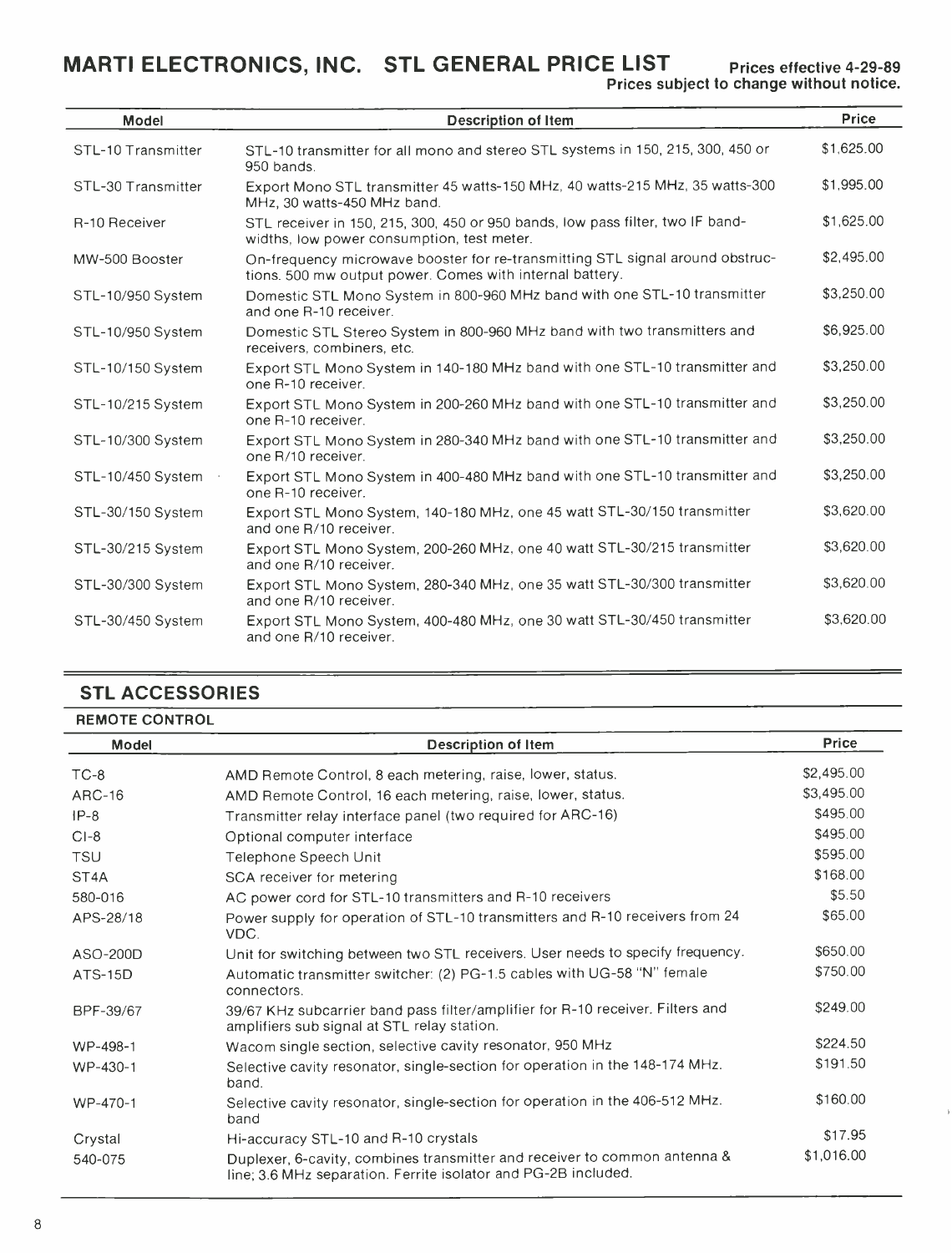## STL ACCESSORIES Continued

| Model         | Description of Item                                                                                                                         | <b>Price</b> |
|---------------|---------------------------------------------------------------------------------------------------------------------------------------------|--------------|
| TAD-900-2     | Transmitter combiner with cables to combine output of (2) STL-10/950<br>transmitters to one antenna. Nominal isolation 70 DB, 3.45 DB loss. | $\star$      |
| TAD-900-4     | Transmitter combiner with cables to combine output of (4) STL-10/950<br>transmitters to one antenna. Nominal isolation 70 DB, 6.9 DB loss.  | $\star$      |
| $K-1$         | Grounding and weatherproofing kit                                                                                                           | \$12,00      |
| <b>RMC-10</b> | Remote control for STL-10 transmitters                                                                                                      | \$315.00     |
| $SCG-10$      | Subcarrier Generator tuned to 26, 39, 41, 67 or 92 KHz, rack mount, 120 VAC<br>(220 VAC on request)                                         | \$695.00     |
| $SCD-10$      | Subcarrier Demodulator tuned to 26, 39, 41, 67 or 92 KHz, rack mount, 120 VAC<br>(220 VAC on request)                                       | \$695.00     |
| 800-263       | Optional compander board for factory or field installation in SCG-10 and SCD-<br>10. Two (2) plug-in PC boards.                             | \$400.00     |
| <b>UPS-12</b> | Uninterruptible power system for Marti STL-10, R-10 ARS-15 relay and TSL-15<br>data link. (LESS LCR-12V-24P battery)                        | \$425.00     |
| LCR-12V-24P   | Battery, sealed gel lead-acid, 12 volt. 24 amp.-hours for use with Marti<br>uninterruptible power supply UPS-12                             | $\star$      |
| 040-007       | Spare battery for MW-500                                                                                                                    | $\star$      |

## STL ANTENNAS TYPE N FEMALE CONNECTORS

| Model           | <b>Description of Item</b>                                                                                 | <b>Price</b> |
|-----------------|------------------------------------------------------------------------------------------------------------|--------------|
| DB-438          | Yagi antenna, 6 element, 10.0 db gain, 450-470 MHz.                                                        | $\star$      |
| P-9A48GN-1      | Mark Product parabolic antenna, 4' multi-element dish, 18.9 db gain, non-<br>pressurized feed, 890-960 MHz | $\star$      |
| P-9A72GN-1      | Mark Product parabolic antenna, 6' multi-element dish, 22 db gain, non-<br>pressurized feed, 890-960 MHz   | $\star$      |
| P-9A96GN-1      | Mark Product parabolic antenna, 8' multi-element dish, 25 db gain, non-<br>pressurized feed, 890-960 MHz   | $\star$      |
| P-9A120GN-1     | Mark Product parabolic antenna, 10' multi-element dish, 27 db gain, non-<br>pressurized feed, 890-960 MHz  | $\star$      |
| <b>SH-872GN</b> | Mark Product "Shorthaul" cylindrical antenna, 19 db gain, 890-960 MHz                                      | $\star$      |
| YC-150          | Yagi antenna, 5 element, 9 db gain, 140-180 MHz                                                            | \$165.00     |
| YC-215          | Yagi antenna, 5 element, 9 db gain, 200-260 MHz                                                            | \$165.00     |
| YC-300          | Yagi antenna, 5 element, 9 db gain, 280-340 MHz                                                            | \$165.00     |

# STL TRANSMISSION LINE, CABLES, CONNECTORS

| Model          | <b>Description of Item</b>                                            | <b>Price</b> |
|----------------|-----------------------------------------------------------------------|--------------|
| L44N           | Type "N" female connector for $\frac{1}{2}$ " foam transmission line  | $\star$      |
| L44W           | Type "N" male connector for $\frac{1}{2}$ " foam transmission line    | $\star$      |
| L45N           | Type "N" female connector for $\frac{76}{6}$ " foam transmission line | $\star$      |
| L45W           | Type "N" male connector for %" foam transmission line                 | $\star$      |
| $LDF4-50$      | Foam transmission line, 1/2", 50 ohm, jacketed                        | $\star$      |
| LDF5-50        | Foam transmission line, %", 50 ohm, jacketed                          | $\star$      |
| <b>PG-1.7B</b> | Jumper cable, 20" of RG-214 w/UG-21 connectors                        | \$26.50      |
| $PG-2A$        | Jumper cable, 2' of RG-8U w/PL-259 & UG-21 connectors                 | \$25.00      |
| $PG-2B$        | Jumper cable, 2' of RG-8U with UG-21 connectors                       | \$25.00      |

\*Call Factory For Current Price



## The performance -value leader in Broadcast Equipment.

Marti Electronics, Inc., P.O. Box 661, Cleburne, Texas 76033 -0661 (817) 645 -9163 Telex #794835 "Marti CLBN" Fax (817) 641 -3869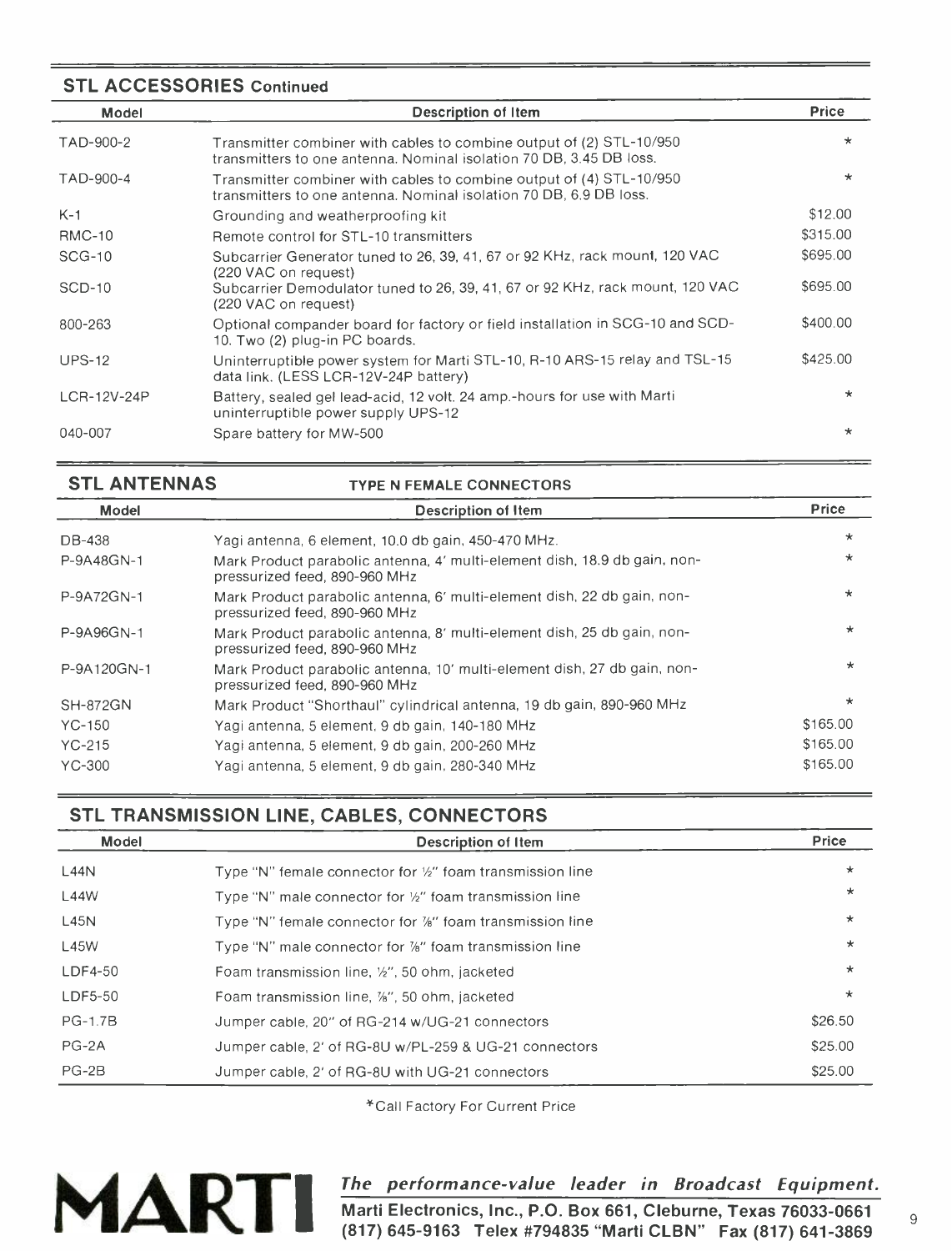# **MODEL RPT-30 REMOTE PICKUP BROADCAST TRANSMITTER**



**Single Freg.** \$1695 Dual Freq. \$1725

#### **RPT-30 SPECIFICATIONS**

| Frequency Range and    | 140-180 MHz - 45 Watts                                                       | 280-340 MHz - 35 Watts |                                |
|------------------------|------------------------------------------------------------------------------|------------------------|--------------------------------|
| Maximum Power Output   | 200-260 MHz - 40 Watts                                                       | 400-480 MHz - 30 Watts |                                |
| RF Connector           | $SO-239$                                                                     |                        |                                |
| Operating Temp. Range  | $-10^{\circ}$ C to $+45^{\circ}$ C                                           |                        |                                |
| Modulation (Specify).  | See system specifications                                                    |                        |                                |
| Channels (Frequencies) | Two frequencies selected by switch. Freq. separation 1.1% max                |                        |                                |
| Frequency Stability    | Mobile .0005% Base .00025% (above 400 MHz)                                   |                        |                                |
| Spurious Emission      | Meets FCC Requirements                                                       |                        |                                |
| Audio Inputs           | Four Balanced microphone (150 ohm) inputs (XLR3) with mixing controls.       |                        |                                |
|                        | One input switchable to balanced line level at mic. No. 4 input and "D"      |                        |                                |
|                        | connector on rear                                                            |                        |                                |
| Modulation Control     | Broadcast quality Compressor/Limiter built in.                               |                        |                                |
|                        | Subaudible tone (27 Hz.) encoder built in.                                   |                        |                                |
| Metering/Indicators    | Illuminated meter indicates audio compression, relative RF output, relative  |                        |                                |
|                        | supply voltage. Flashing LED's indicate "Antenna" (VSWR) and high "Temp '    |                        |                                |
|                        | (4) input level, meter sw., encode sw., frequency sw., monitor jack          |                        |                                |
| Power Requirements     | 110-125 V 50-60 Hz (220 V 50 Hz, available on special order (DC operation or |                        |                                |
|                        | 11-13.5 V negative ground                                                    |                        |                                |
| Accessory Connector    | 9 pin "D" connector for DC power, remote control, encode, line level input   |                        |                                |
|                        |                                                                              |                        | <b>FCC ID: BEN9EZRPT30-150</b> |
| Dimensions             | $11.5$ in wide x 3.5 in. high x 13.3 in deep                                 |                        | BEN9EZRPT30-450                |

| ATIONS                    | <b>CHANNEL</b><br>BANDWIDTH | g<br>z<br>GNAT<br>$\subseteq$<br>EMISSI<br>DESIGI<br>ပ<br>ပ<br>u. | 뜐<br>$\tilde{6}$<br>Σ<br>ഗ<br>N<br>ᄙ | 뜺<br>RECEIV<br>Modei    | ř<br>NSE<br>B<br>Σ<br>SYSTEM<br>FREQ<br>#1.5 DI<br>#1.5 DI | <b>THD</b><br>> 0/6 | S/N<br><b>WITHOUT</b><br>800-278<br><b>NOISE</b><br><b>REDUCTION</b><br><b>DB</b> | S/N<br>WITH<br>800-278<br><b>NOISE</b><br><b>REDUCTION</b><br>DB. |
|---------------------------|-----------------------------|-------------------------------------------------------------------|--------------------------------------|-------------------------|------------------------------------------------------------|---------------------|-----------------------------------------------------------------------------------|-------------------------------------------------------------------|
|                           | 50                          | 50KOF3E                                                           | 8                                    | $AR-10$<br>CR-10        | 50-10,500                                                  | $\overline{c}$      | 54                                                                                | 65                                                                |
| <b>SYSTEM</b><br>SPECIFIC | 25                          | 25KOF3E                                                           | 5                                    | AR-10<br>CR-10<br>DR-10 | 50-7,500                                                   | $\overline{2}$      | 50                                                                                | 57                                                                |
|                           | 10                          | 10KOF3E                                                           | 1.4                                  | $CR-10$                 | 50-3.000                                                   | $\overline{2}$      | 45                                                                                |                                                                   |

\$400.00

\$500.00

#### A REMOTE PICKUP TRANSMITTER **IS A "MARTI"**

Most everyone in broadcasting knows what a "MARTI" is. It is the trusted friend that is used on remote pickup broadcasts. The model RPT-30 transmitter incorporates the best, most practical mix of features requested by our customers and implemented in the very latest electronic and manufacturing technology. We never forget the most important feature of all - SIMPLICITY -THE FEATURE THAT ENABLES NON TECHNICAL PER-SONNEL TO PRODUCE PROFESSIONAL SOUND-ING LIVE REMOTES.

After 32 years of leadership, Marti is still innovating. Our new optional noise reduction system, under development for several years, utilizes a combination of adaptive filtering and audio companding to achieve remarkable improvements in receiver threshold performance in the presence of noise, interference and multi-path signal propagation. This advanced noise reduction system produces results equivalent to increasing transmitter power to 250 watts!

#### **RPT-30 FEATURES:**

- \* Frequency switch selects both frequency and deviation simply - preventing operator error and interference
- \* Subaudible encoder activates repeaters or other equipment simply by a single switch (standard equipment on all Marti RPU)
- \* Illuminated meter displays compressor gain reduction, relative power output or power supply voltage
- \* Flashing LEDs indicate antenna VSWR problems and overtemperature condition
- \* Automatic modulation control by built-in FM compressorlimiter
- $\star$  Four balanced microphone mixing inputs, one switchable to balanced line level
- Continuous duty-broadcast quality
- ★ FCC type accepted
- Compatible with Marti mobile repeater, fixed automatic repeater and base station

SPECIFICATIONS AND PRICES ARE SUBJECT TO CHANGE WITHOUT NOTICE.

#### **MODEL 800-278 AUDIO COMPANDING SYSTEM**

32 years experience with broadcast remote pickup systems has shown the critical factor in system performance to be receiver quieting. Most RPU work is with signals from 0.5 to 10 microvolts. Noise, fading and multipath propagation can periodically cut signal strength to less than a microvolt, spoiling an otherwise perfect broadcast. By employing a high performance 2:1 companding system complimented by adaptive filtering circuits in an ultra-sensitive state of the art receiver, Marti has greatly improved weak signal performance. The graph tells the story.

#### **MODEL 800-278 SYSTEM PRICES**

Factory installed with new equipment order for RPT-2, RPT-15 or RPT-30 transmitter and AR-10, CR-10 or DR-10 receiver.

Factory installed in USED RPT-2, RPT-15 or RPT-30 transmitter and AR-10, CR-10 or DR-10 receiver

SYSTEM WILL NOT OPERATE IN OLDER EQUIPMENT.



#### **MARTI 50KHz CHANNEL WITH COMPANDING**

**MARTI 25KHz CHANNEL WITH COMPANDING** 

**MARTI** 25KHz CHANNEL

**BRAND X** 25 KHz CHANNEL

The performance-value leader in Broadcast Equipment.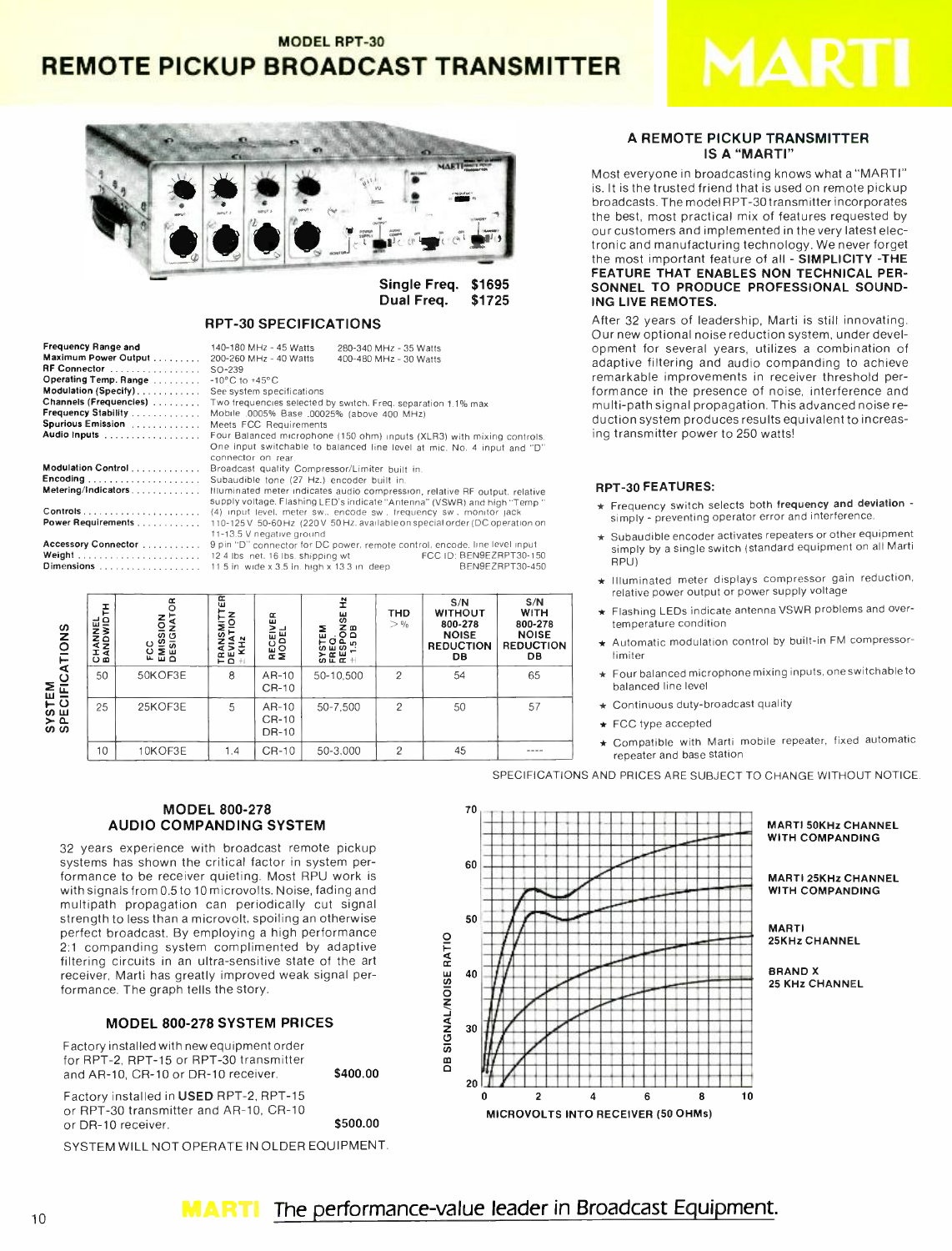#### **MODEL RPT-15**

# PORTABLE/MOBILE/AIRBORNE TRANSMITTER

#### RPT -15 SPECIFICATIONS

| Frequency Range<br>$RF$ Output, $\ldots \ldots \ldots \ldots \ldots \ldots$<br>RF Connector<br>Operating Temp. Range<br>Modulation<br>Dual Frequency<br>Spurious Emission<br>Audio Inputs.<br>Audio Input Level | 400-480, 280-340, 200-260 & 140-180 MHz<br>15 watts max. into 50 ohms<br>SO-239<br>$-10^{\circ}$ C to $+45^{\circ}$ C<br>See system specifications<br>Selectable dual-frequency operation Freq. separation 1 1% max.<br>Meets FCC Requirements<br>One microphone and one high level unbalanced input Individual mixing gain controls<br>Microphone input level can be from -68 DB to -35 DB High level can be from 0 2 volts<br>rms. 8-600 ohms. |
|-----------------------------------------------------------------------------------------------------------------------------------------------------------------------------------------------------------------|--------------------------------------------------------------------------------------------------------------------------------------------------------------------------------------------------------------------------------------------------------------------------------------------------------------------------------------------------------------------------------------------------------------------------------------------------|
| Audio Input Impedance                                                                                                                                                                                           | Will accept microphone from 150 to 500 ohms.                                                                                                                                                                                                                                                                                                                                                                                                     |
| Audio Connectors                                                                                                                                                                                                | Input No. 1 (XLR-3). Input No. 2 miniature phone jack                                                                                                                                                                                                                                                                                                                                                                                            |
| Power Requirements                                                                                                                                                                                              | 110-125 V 50-60 Hz. 12.6 V DC (neq. gnd.) 2 25 Amps. 28 V. DC (neg. gnd.) 2 25 amps*                                                                                                                                                                                                                                                                                                                                                             |
| Modulation Control                                                                                                                                                                                              | Broadcast quality Compressor/Limiter built in                                                                                                                                                                                                                                                                                                                                                                                                    |
| Metering                                                                                                                                                                                                        | Panel meter indicates audio compression. RF output, power supply DC.                                                                                                                                                                                                                                                                                                                                                                             |
| Weight                                                                                                                                                                                                          | $9'$ Ibs net: 14 lbs. gross                                                                                                                                                                                                                                                                                                                                                                                                                      |
| Dimensions                                                                                                                                                                                                      | $8\%$ " wide x $3\%$ " high x $12\%$ " deep.                                                                                                                                                                                                                                                                                                                                                                                                     |

'28 V. DC operation requires APS -28 18 power supply.

#### RPT -15 FEATURES:

- Type accepted on all VHF-UHF RPU channels.  $\star$  Built-in metering.
- 15 watts continuous output.<br>Dual frequency capability.<br>Sub audible encoder.
- 
- 

#### RPT -2 FEATURES:

Type accepted on all VHF-UHF

\* Built-in AC supply.<br>\* FM Compressor-Limiter.  $\star$  Mixing mic and line inputs.

- RPU channels.
- 2.5 watts continuous output.<br>
Dual frequency provision.<br>
Sub audible encoder.<br>
Built-in metering.
- 
- 
- 
- 
- 
- 3-way power option.<br>
Internal ni-cad battery.<br>
Internal charger and AC supply.<br>
FM Compressor-Limiter.
- Mixing mic and line inputs.
- RPT-2 without internal battery:

#### Single Freq. - \$995 Dual Freq. - \$1,025

#### RPT -2 with internal battery: Single Freq. - \$1,045 Dual Freq. - \$1,075

FCC ID: BEN9EZRPT2 -150

SYSTEM SPECIFICATIONS PAGE 10

# MODEL AR -10 MOBILE RELAY RECEIVER

#### AR -10 SPECIFICATIONS

| Frequency Range 400-480, 280-340, 200-260 & 140-180 MHz.                                |                                                                   |                  |  |         |  |
|-----------------------------------------------------------------------------------------|-------------------------------------------------------------------|------------------|--|---------|--|
|                                                                                         | Dual Frequency Provision for Dual Frequency. Separation 0.2% Max. |                  |  |         |  |
|                                                                                         | Sensitivity 0.5 microvolts for 20 db. S/N.                        |                  |  |         |  |
| Input impedance 50 ohms.                                                                |                                                                   |                  |  |         |  |
| <b>Frequency Stability</b> +.00025%-10°C to +50°C.                                      |                                                                   |                  |  |         |  |
| Selectivity Filter                                                                      |                                                                   | 3 <sub>D</sub> B |  | 60 DB   |  |
|                                                                                         | F 50                                                              | 50 KHz           |  | 100 KHz |  |
|                                                                                         | F 36                                                              | 36 KHz           |  | 60 KHz  |  |
|                                                                                         | F 25                                                              | 25 KHz           |  | 42 KHz  |  |
|                                                                                         | F 10                                                              | 8 KHz            |  | 15 KHz  |  |
| Spurious Response-90 db.                                                                |                                                                   |                  |  |         |  |
| Audio Output (Line Level) Balanced 600 ohms. -9 dbm., Barrier strip.                    |                                                                   |                  |  |         |  |
|                                                                                         | Unbalanced 600 ohms + 4 dbm, at 15 pin connector.                 |                  |  |         |  |
| Monitor Output Built-in Monitor Amp. (0.5 watts) Monitor speaker and level con-         |                                                                   |                  |  |         |  |
|                                                                                         | trol. Headset monitor jack mutes speaker.                         |                  |  |         |  |
| Subaudible Tone Decoder 800-229 Decode Board provides relay closure upon receipt of 27  |                                                                   |                  |  |         |  |
|                                                                                         | $Hz. \pm 0.1 Hz.$                                                 |                  |  |         |  |
| Front Panel Controls  Frequency select switch, line level adjust, meter switch, squelch |                                                                   |                  |  |         |  |
|                                                                                         | adjust, monitor speaker level, power switch, headset jack.        |                  |  |         |  |
| Power Requirements 120/220* VAC, 50/60 Hz. 10 Watts. 13.5V.DC 300 MA.                   |                                                                   |                  |  |         |  |
| AC Power Supply  Precision, electronically requiated with current limiting.             |                                                                   |                  |  |         |  |
| MeteringRF signal level, audio output level, decode level.                              |                                                                   |                  |  |         |  |
|                                                                                         | Dimensions 31/2" High x 9" Wide x 131/2" Deep.                    |                  |  |         |  |
| Weight  Net 51/2 ibs. Domestic packed 10 lbs.                                           |                                                                   |                  |  |         |  |
| <b>RF ConnectorUG-58</b>                                                                |                                                                   |                  |  |         |  |
|                                                                                         | FCC Approved Under Part 15 FCC ID: BEN9EZAR-10/150                |                  |  |         |  |

BEN9EZAR- 10/450 'Available on 220 Vac, 50 Hz. upon request.



MODEL RPT-15 is a compact 15 watt transmitter designed for portable and mobile remote broadcast service. It delivers the maximum power allowed by the FCC for airborne remotes such as traffic reports. The RPT -15 has a built -in power supply for operation on 115V. AC. It will also operate on an external 12-14 volt DC supply. Standard features include dual frequency and subaudible encoder for use with Marti automatic mobile repeaters and automatic fixed repeaters. All this plus famous Marti broadcast quality and continuous duty operation.

Single Freq. 51,075 Dual Freq. S1,105

SYSTEM SPECIFICATIONS PAGE 10

FCC ID: BEN9EZRPT -15 -150 BEN9EZRPT15 -450

# **MODEL RPT-2** HAND -CARRIED TRANSMITTER

The RPT-2 is a hand-carried broadcast quality, continuous duty transmitter. It will operate from its internal ni -cad battery, from 115 V. AC power, or from external 12 V. DC power. A special sub -audible encoder enables the RPT -2 to access Marti mobile repeaters for coverage of indoor events. 2.5 watts is the maximum power allowed by FCC Rule 74.431 (C1 (11.

#### RPT -2 SPECIFICATIONS

| Operating Temp.<br>Range  - 10°C to +45°C<br>Modulation<br>See system specifications<br>Dual Frequency<br>Selectable dual-frequency operation<br>Spurious Emission<br>Meets FCC Requirements<br>Frequency Stability<br>$-30^{\circ}$ C to $+50^{\circ}$ C + 0005%<br>Audio Inputs<br>One microphone input (push-to-talk) and one high level<br>unbalanced input. Individual mixing gain controls.<br>Audio Input Level<br>Microphone input level can be from -68 DB to -35 DB. High<br>level can be from 0.2 yolt to 2 yolts rms 8-600 ohms<br><b>Audio Input</b> |  |
|-------------------------------------------------------------------------------------------------------------------------------------------------------------------------------------------------------------------------------------------------------------------------------------------------------------------------------------------------------------------------------------------------------------------------------------------------------------------------------------------------------------------------------------------------------------------|--|
|                                                                                                                                                                                                                                                                                                                                                                                                                                                                                                                                                                   |  |
|                                                                                                                                                                                                                                                                                                                                                                                                                                                                                                                                                                   |  |
|                                                                                                                                                                                                                                                                                                                                                                                                                                                                                                                                                                   |  |
|                                                                                                                                                                                                                                                                                                                                                                                                                                                                                                                                                                   |  |
|                                                                                                                                                                                                                                                                                                                                                                                                                                                                                                                                                                   |  |
|                                                                                                                                                                                                                                                                                                                                                                                                                                                                                                                                                                   |  |
|                                                                                                                                                                                                                                                                                                                                                                                                                                                                                                                                                                   |  |
|                                                                                                                                                                                                                                                                                                                                                                                                                                                                                                                                                                   |  |
| $impedance$<br>Will accept microphone from 150 to 500 ohms.                                                                                                                                                                                                                                                                                                                                                                                                                                                                                                       |  |
| Audio Connectors<br>Input No. 1 (XLR-3). Input No. 2 miniature phone jack<br>Power                                                                                                                                                                                                                                                                                                                                                                                                                                                                                |  |
| Requirements<br>1*0-125 V 50-60 Hz. 12.6 V DC (neg. gnd.) 750 MA internal<br>ni-cad battery and charger                                                                                                                                                                                                                                                                                                                                                                                                                                                           |  |
| <b>Modulation Control</b><br>Broadcast quality Compressor/Limiter built in                                                                                                                                                                                                                                                                                                                                                                                                                                                                                        |  |
| Metering<br>Panel meter indicates audio compression. RF output, power<br>supply DC                                                                                                                                                                                                                                                                                                                                                                                                                                                                                |  |
|                                                                                                                                                                                                                                                                                                                                                                                                                                                                                                                                                                   |  |



The Marti AR-10 series receiver is a portable or mobile repeater receiver. This receiver has a built-in AC power supply, and will operate from an external source of 12-15 volts DC. A built-in sub-audible tone decoder meets FCC<br>rule 74.431 allowing this receiver to automatically turn on a mobile transmitter upon receiving an encoded signal from a hand-carried portable transmitter, thus automatically relaying a broadcast to the base station receiver over a greater distance. The receiver operates on all remote pickup frequencies and band widths. Other built-in features include dual frequency capabilities, monitor speaker, and terminals for feeding telephone lines in portable operations. A special noise reduction circuit provides an improvement of 6 db in S/N ratio for weak signals. The unit weighs only 51/2 pounds.

AR -10 Single Frequency \$1.195.00 AR -10 Dual Frequency \$1.225.00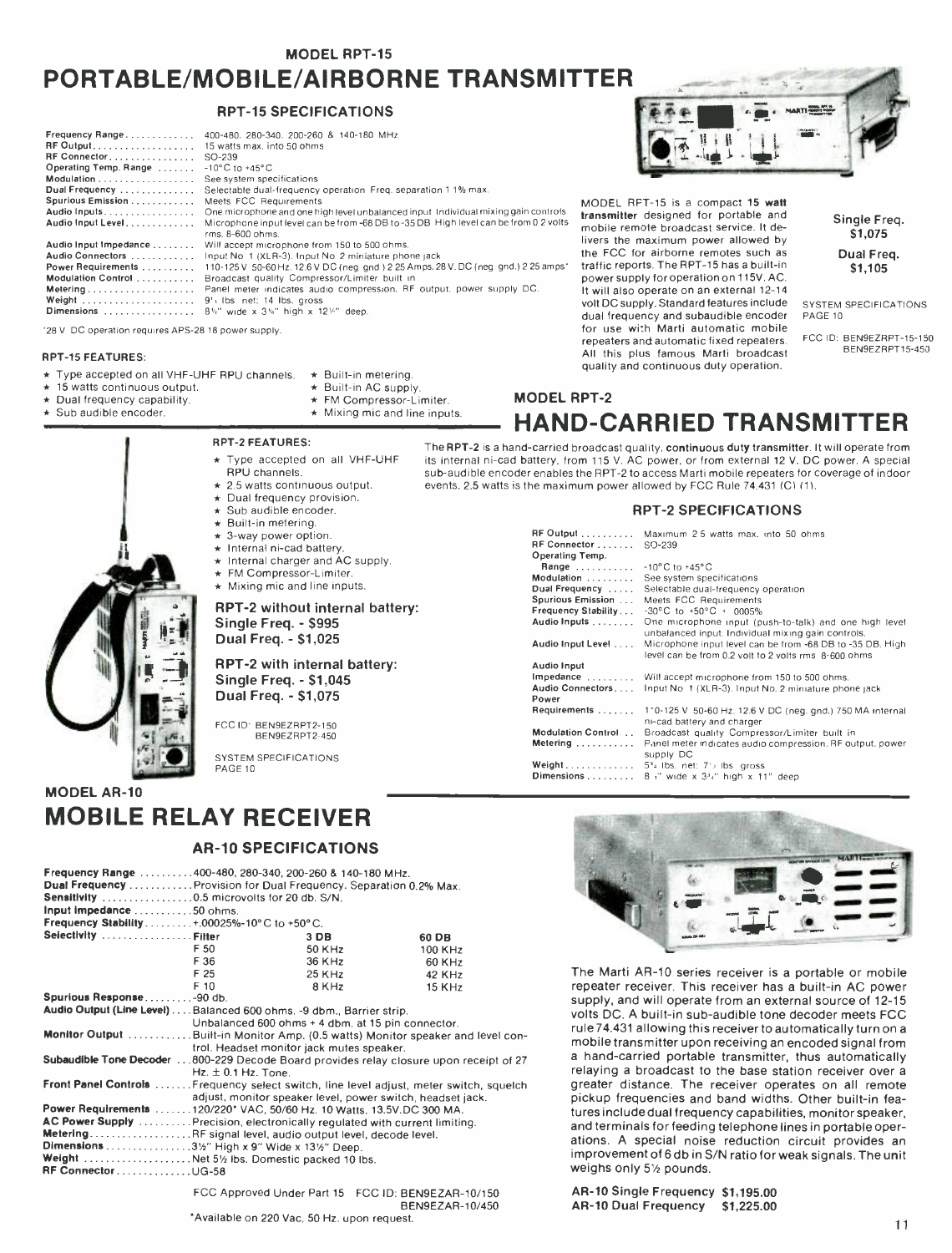### **MODEL CR-10 MODEL DR-10**

# REMOTE PICKUP BROADCAST RECEIVERS





#### CR -10 FEATURES

- $\star$  GaAs Fet low noise RF amplifier 200-480 MHz.
- Double balanced mixer.
- $\star$  Four I.F. bandwidths available.
- $\star$  Companding option available.
- $*$  Six function illuminated test meter.
- $\star$  Built-in tone decoder and relay.
- $\star$  Monitor speaker and control.
- $\star$  All modular construction.

Model CR-10 is a rack-mounted VHF or UHF base station receiver designed for broadcast remote pickup service. This receiver has dual frequency capability built in. Marti Technology has provided the highest frequency response with the lowest noise and distortion possible for the assigned channel band width. Special attention has been given to solving today's high interference problems. The CR-10 features a built-in test meter, squelch relay, monitor speaker, subaudible tone decoder, special noise reduction circuit, 90 DB spurious rejection.

| <b>CR-10 Single Frequency</b> | \$1.195 |
|-------------------------------|---------|
| <b>CR-10 Dual Frequency</b>   | \$1,225 |

# $$1,195$ <br> $$1,225$

| Frequency Range<br>Dual Frequency<br>Sensitivity<br>Input Impedance                     | 400-480, 280-340, 200-260 & 140-180 MHz.<br>Provision for Dual Frequency. Separation 0.2% Max.<br>0.5 microvolts for 20 db. S/N. See page 10<br>50 ohms                                                                                                                    |                                                            |         |  |  |
|-----------------------------------------------------------------------------------------|----------------------------------------------------------------------------------------------------------------------------------------------------------------------------------------------------------------------------------------------------------------------------|------------------------------------------------------------|---------|--|--|
| Frequency Stability                                                                     | +.00025%-10°C to +50°C.                                                                                                                                                                                                                                                    |                                                            |         |  |  |
| Selectivity                                                                             | Filter                                                                                                                                                                                                                                                                     | $3$ DB                                                     | 60 DB   |  |  |
|                                                                                         | F 50                                                                                                                                                                                                                                                                       | 50 KHz                                                     | 100 KHz |  |  |
|                                                                                         | F 36                                                                                                                                                                                                                                                                       | 36 KHz                                                     | 60 KHz  |  |  |
|                                                                                         | F 25                                                                                                                                                                                                                                                                       | 25 KHz                                                     | 42 KHz  |  |  |
|                                                                                         | F 10                                                                                                                                                                                                                                                                       | 8 KHz                                                      | 15 KHz  |  |  |
| <b>Spurious Response</b>                                                                | $-90$ db.                                                                                                                                                                                                                                                                  |                                                            |         |  |  |
|                                                                                         | Audio Output  Balanced 600 ohms. +10 dbm., Barrier strip.                                                                                                                                                                                                                  |                                                            |         |  |  |
| Monitor Output                                                                          | 0.5 watt monitor amp, speaker and level control.                                                                                                                                                                                                                           |                                                            |         |  |  |
| Subaudible Tone Decoder                                                                 | 800-229 Decode Board provides relay closure upon receipt of 27<br>Hz. tone.                                                                                                                                                                                                |                                                            |         |  |  |
| Front Panel Controls                                                                    | Frequency select switch, program level adjust, meter switch,<br>squelch adjust.                                                                                                                                                                                            |                                                            |         |  |  |
| Power Requirements                                                                      | 120/220" VAC, 50/60 Hz, 10 Watts, 13.5V.DC 300 MA.                                                                                                                                                                                                                         |                                                            |         |  |  |
| <b>AC Power Supply Act Act Power Supply</b>                                             | Precision, electronically regulated with current limiting.                                                                                                                                                                                                                 |                                                            |         |  |  |
| Metering                                                                                | RF signal level, audio output level, sub, level, +13 V.DC supply,<br>squelch.                                                                                                                                                                                              | L.O. level, mixer level. LED indicators for power and open |         |  |  |
| <b>Squelch Indicator</b> A panel LED indicates when the squelch relay is open to aid in | squelch adjustment.                                                                                                                                                                                                                                                        |                                                            |         |  |  |
|                                                                                         | <b>Accessory Connector</b> A 15 pin "D" connector located on rear panel provides access to<br>+13 V. and +18 V. supplies, squelch relay contacts, signal level<br>sample, subaudible tone level, decode relay contact, balanced<br>audio output, receiver mute, and ground |                                                            |         |  |  |
| RF Protection                                                                           | All input/output circuits are filtered for RF. An all aluminum<br>enclosure insures total shielding and bonding for RF protection.                                                                                                                                         |                                                            |         |  |  |
| <b>Operating Temp. Range</b>                                                            | $-10^{\circ}$ C to $+50^{\circ}$ C.                                                                                                                                                                                                                                        |                                                            |         |  |  |
|                                                                                         | 3%" High x 19" Wide x 12" Deep                                                                                                                                                                                                                                             |                                                            |         |  |  |
| Weight<br>RF Connector                                                                  | Net 10 Ibs. Domestic packed 17 Ibs.<br><b>UG-58</b>                                                                                                                                                                                                                        |                                                            |         |  |  |
| FCC Approved Under Part 15 FCC ID: BEN9EZCR-10/150 BEN 9EZCR-10/450                     |                                                                                                                                                                                                                                                                            |                                                            |         |  |  |

'Available on 220 Vac, 50 Hz. upon request.

# MODEL DR-10 BASE RECEIVER

#### DR-10 SPECIFICATIONS

| Frequency Range            | 400-480, 280-340, 200-260 & 140-180 MHz.                         |
|----------------------------|------------------------------------------------------------------|
| Dual Frequency             | Provision for Dual Frequency. Separation 0.2% Max.               |
| Sensitivity                | 0.5 microvolts for 20 db. S/N. See page 10                       |
| Input Impedance            | 50 ohms                                                          |
| <b>Frequency Stability</b> | $\pm$ .00025% 0°C to +50°C.                                      |
| Selectivity                | $\pm$ 13 KHz - 3 db. $\pm$ 30 KHz -80 db                         |
| Spurious Response          | $-70$ db.                                                        |
| Audio Output               | Balanced 600 ohms, floating, +10 dbm, screw terminals.           |
| Subaudible Tone Decoder    | Provision for optional 800-229 boards at EXTRA cost.             |
| Metering                   | Illuminated panel meter indicates relative signal strength and   |
|                            | audio output level.                                              |
| Panel Light                | LED indicates when squelch is open                               |
|                            | Frequency select switch, meter function switch, squelch pot.     |
|                            | program level pot.                                               |
| Accessory Connector        | 15 pin "D" connector provides access to                          |
|                            | +13 V.DC. +18 V.DC, squelch relay contacts, decode relay         |
|                            | contacts (optional), balanced audio output, mute, ground.        |
| RF Connector               | $UG-58$                                                          |
| AC Power Supply            | Precision, electronically regulated with current limiting.       |
| Power Requirements         | 120 V.AC, 50/60 Hz., 10 watts, 13.5 V.DC, 300 MA (220 V.AC 50/60 |
|                            | Hz available if specified with order). 24-28 V.DC operation with |
|                            | optional APS-28/18 supply.                                       |
| Operating Temp. Range      | $-10^{\circ}$ C to $+50^{\circ}$ C.                              |
|                            | $19$ " Wide x 12" Deep x 1%" High                                |
|                            | Weight  4.5 lbs. net, domestic packed 9 lbs.                     |



#### DR-10 RECEIVER

The model DR-10 is a rack mounted base station receiver designed for VHF or UHF broadcast remote pickup service. This receiver requires only 13/4" of rack space and is recommended as a cost effective replacement for older tube-type and solid state receivers in areas of moderate signal density and interference. Dual frequency capability is standard, with tone decoding and audio companding available as options. The DR-10 is designed for 25 KHz bandwidth channel only and has 7.5 KHz audio low pass filtering. Available after 8/89.

| <b>DR-10 Single Frequency</b> | \$895 |
|-------------------------------|-------|
| <b>DR-10 Dual Frequency</b>   | \$925 |

SPECIFICATIONS AND PRICES ARE SUBJECT TO CHANGE WITHOUT NOTICE.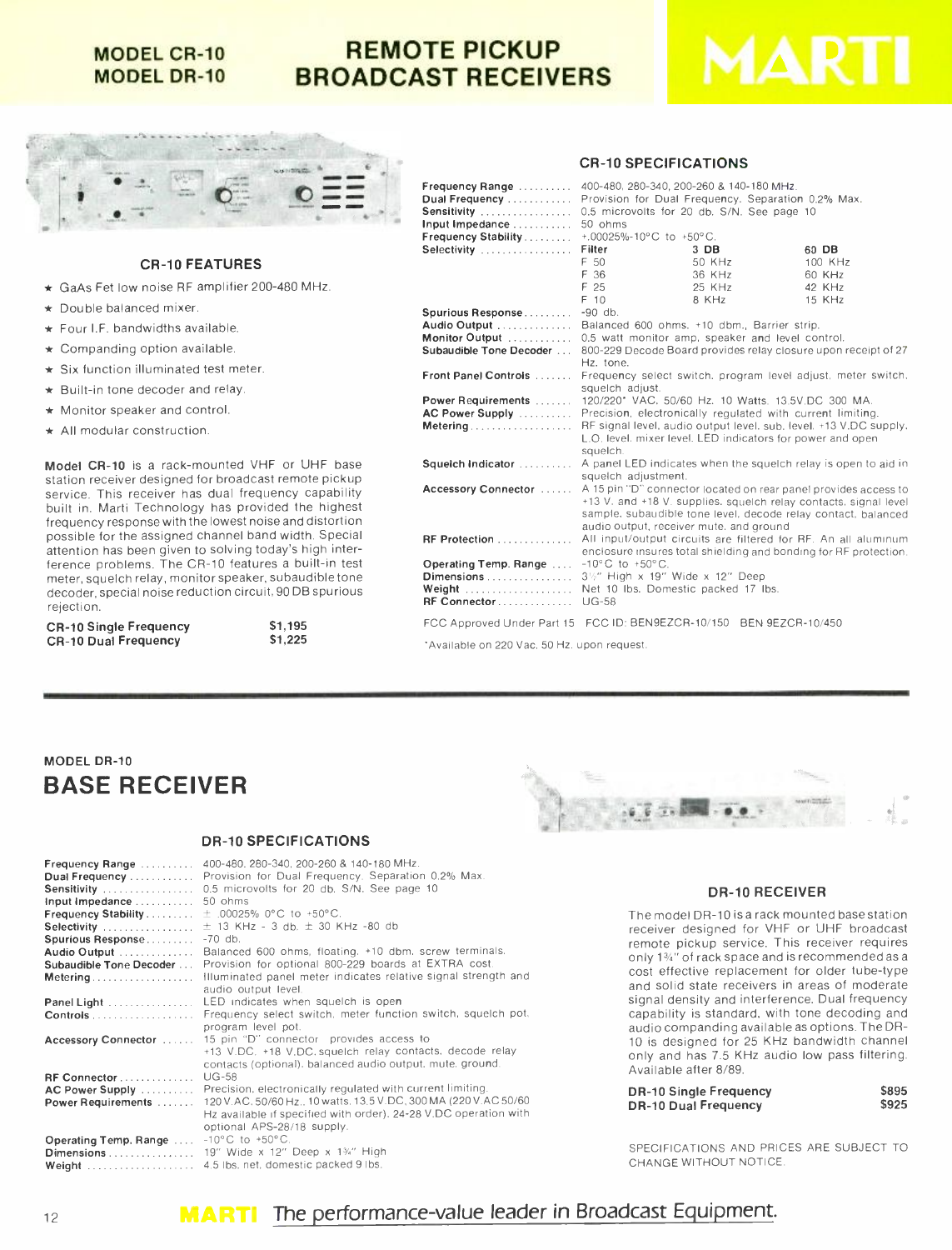# MARTI REMOTE PICKUP (RPU) ONE -WAY SYSTEMS

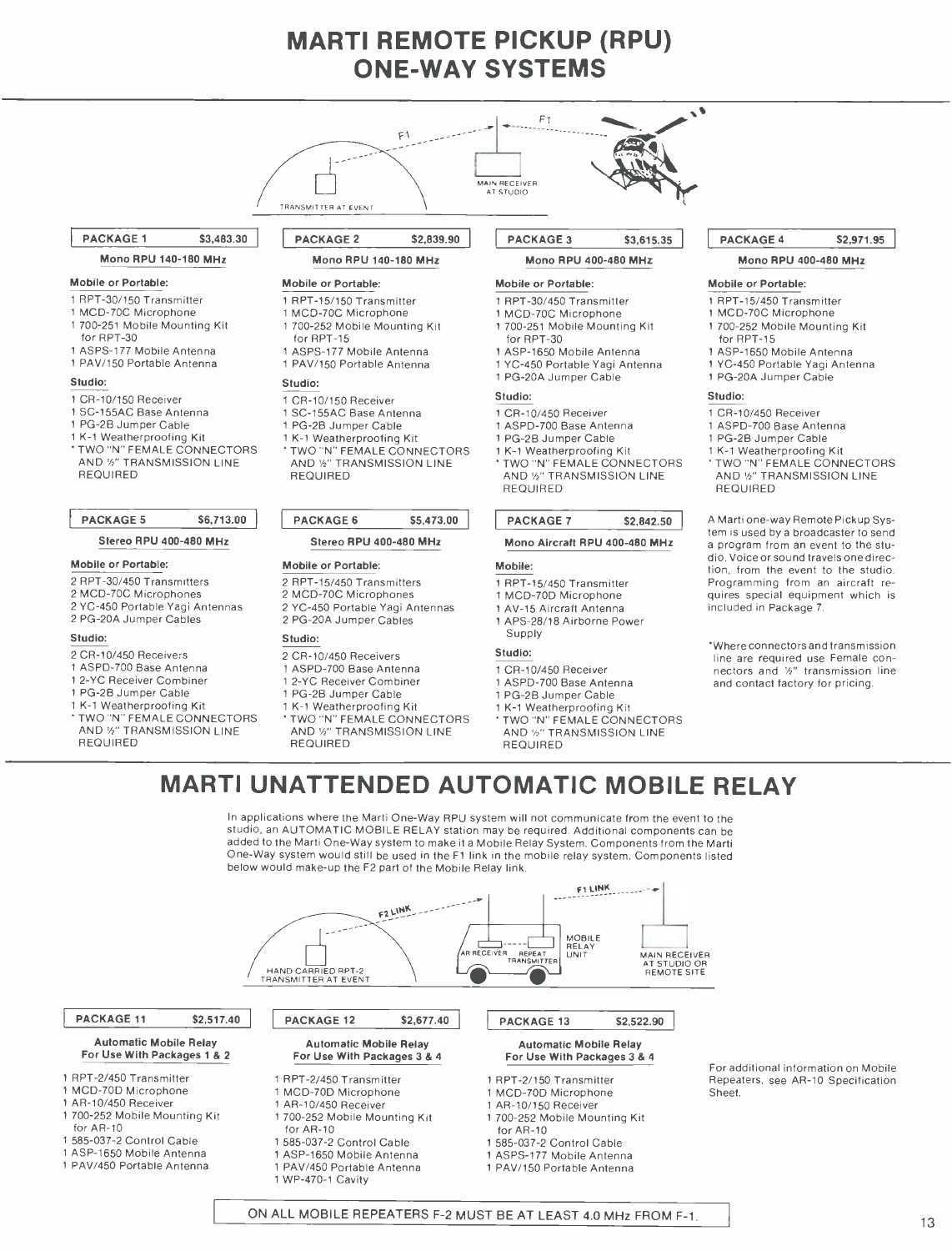# MARTI UNATTENDED AUTOMATIC FIXED RELAY STATION



Automatic Relay Stations greatly increase the operating range and coverage areas of broadcast news and remote coverage of events. When used with MARTI portable, mobile and base station units, full broadcast quality audio is provided. Unlimited transmitting time is available since this equipment is designed for continuous 24 hour per day operation. Automatic Relay Stations (ARS) are available in two models. An ARS -15 transmits with a RPT 15 transmitter and an ARS -30 transmits with a RPT 30 transmitter. Both systems transmit the F3 frequency above in the 450 to 455 MHz band. F -3 must be at least 4.0 MHz from F -1.

#### EQUIPMENT TO BE LOCATED AT AUTOMATIC RELAY SITE

| PACKAGE 40                                                                                                                                                                                                                        | \$3,441.50 | PACKAGE 41                                                                                                                                                                                                            | \$2,876.50 | <b>PACKAGE 42</b>                                                                                                                                                                                               | \$4,061.50 | <b>PACKAGE 43</b>                                                                                                                                                                                                 | \$3,496.50 |
|-----------------------------------------------------------------------------------------------------------------------------------------------------------------------------------------------------------------------------------|------------|-----------------------------------------------------------------------------------------------------------------------------------------------------------------------------------------------------------------------|------------|-----------------------------------------------------------------------------------------------------------------------------------------------------------------------------------------------------------------|------------|-------------------------------------------------------------------------------------------------------------------------------------------------------------------------------------------------------------------|------------|
| 160 MHz In/450-455 MHz Out:                                                                                                                                                                                                       |            | 160 MHz In/450-455 MHz Out:                                                                                                                                                                                           |            | 450 MHz In/455 MHz Out:                                                                                                                                                                                         |            | 450 MHz In/455 MHz Out:                                                                                                                                                                                           |            |
| 1 CR-10/150 Receiver<br>1585-037-1 Repeater Cable<br>1 SC-155AC Receiving Antenna<br>1 PG-2B Jumper Cable<br>1 K-1 Weatherproofing Kit<br><b><i>'TWO "N" FEMALE CONNECTORS</i></b><br>AND %" TRANSMISSION LINE<br><b>REQUIRED</b> |            | 1 CR-10/150 Receiver<br>1585-037-1 Repeater Cable<br>1 SC-155AC Receiving Antenna<br>1 PG-2B Jumper Cable<br>1 K-1 Weatherproofing Kit<br>'TWO "N" FEMALE CONNECTORS<br>AND 1/2" TRANSMISSION LINE<br><b>REQUIRED</b> |            | 1 CR-10/450 Receiver<br>1 585-037-1 Repeater Cable<br>1 ASPD-700 Base Antenna<br>1 PG-2B Jumper Cable<br>1 K-1 Weatherproofing Kit<br>*TWO "N" FEMALE CONNECTORS<br>AND %" TRANSMISSION LINE<br><b>REQUIRED</b> |            | 1 CR-10/450 Receiver<br>1 585-037-1 Repeater Cable<br>1 ASPD-700 Base Antenna<br>1 PG-2B Jumper Cable<br>1 K-1 Weatherproofing Kit<br>*TWO "N" FEMALE CONNECTORS<br>AND 1/2" TRANSMISSION LINE<br><b>REQUIRED</b> |            |
| 1 RPT-30/450 Transmitter<br>1 700-253 Rack Mounting Kit<br>for RPT-30<br>1 PG-2A Jumper Cable<br>1 K-1 Weatherproofing Kit                                                                                                        |            | 1 RPT-15/450 Transmitter<br>1 RMH-3B Rack Shelf<br>1 PG-2A Jumper Cable<br>1 K-1 Weatherproofing Kit<br>*TWO "N" FEMALE CONNECTORS<br>AND %" TRANSMISSION LINE                                                        |            | 1 RPT-30/450 Transmitter<br>1700-253 Rack Mounting Kit<br>for RPT-30<br>1 WP-678 Duplexer & Cables                                                                                                              |            | 1 RPT-15/450 Transmitter<br>1 RMH-3B Rack Shelf<br>1 WP-678 Duplexer Cables                                                                                                                                       |            |
| *TWO "N" FEMALE CONNECTORS<br>AND 1/2" TRANSMISSION LINE<br><b>REQUIRED</b><br>1 YC-450 Yagi Antenna**<br>**If TWO-WAY communication is<br>required, replace YC-450 with<br>ASPD-700 Base Antenna                                 |            | <b>REQUIRED</b><br>1 YC-450 Yagi Antenna**<br>**If TWO-WAY communication is<br>required, replace YC-450 with<br>ASPD-700 Base Antenna                                                                                 |            | *Where connectors and transmission<br>line are required use Female con-<br>nectors and 1/2" transmission line<br>and contact factory for pricing.                                                               |            |                                                                                                                                                                                                                   |            |

#### EQUIPMENT TO BE LOCATED AT STUDIO

\$1,568.00

| <b>PACKAGE 46</b> |  |
|-------------------|--|
|                   |  |

#### One Way w/Fixed Repeater:

- <sup>1</sup>CR- 10/450 Receiver
- 1 ASPD-700 Base Antenna
- <sup>1</sup>PG -2B Jumper Cable
- <sup>1</sup>K -1 Weatherproofing Kit
- 
- 
- 'TWO "N" FEMALE CONNECTORS AND 1/2" TRANSMISSION LINE REQUIRED



#### **MODEL ARS-30**

<sup>160</sup>MHz Mobile Frequency to Fixed Repeater with a 450 or 455 MHz output frequency use Mobile part of Package 1, Package 40 or 41 and Package 46.

<sup>160</sup>MHz Mobile Frequency to Fixed Repeater with a 450 or 455 MHz output frequency use Mobile part of Package 2, Package 40 or 41 and Package 46.

450 MHz Mobile Frequency to Fixed Repeater with a 455 MHz output frequency use Mobile part of Package 3, Package 42 or43 and Package46.

450 MHz Mobile Frequency to Fixed Repeater with a 455 MHz output frequency use Mobile part of Package 4, Package 42 or 43 and Package 46.

For Two-Way Communication on either Fixed Automatic Repeater or Two-Way Communication between event and direct to Studio, contact factory for equipment and quote.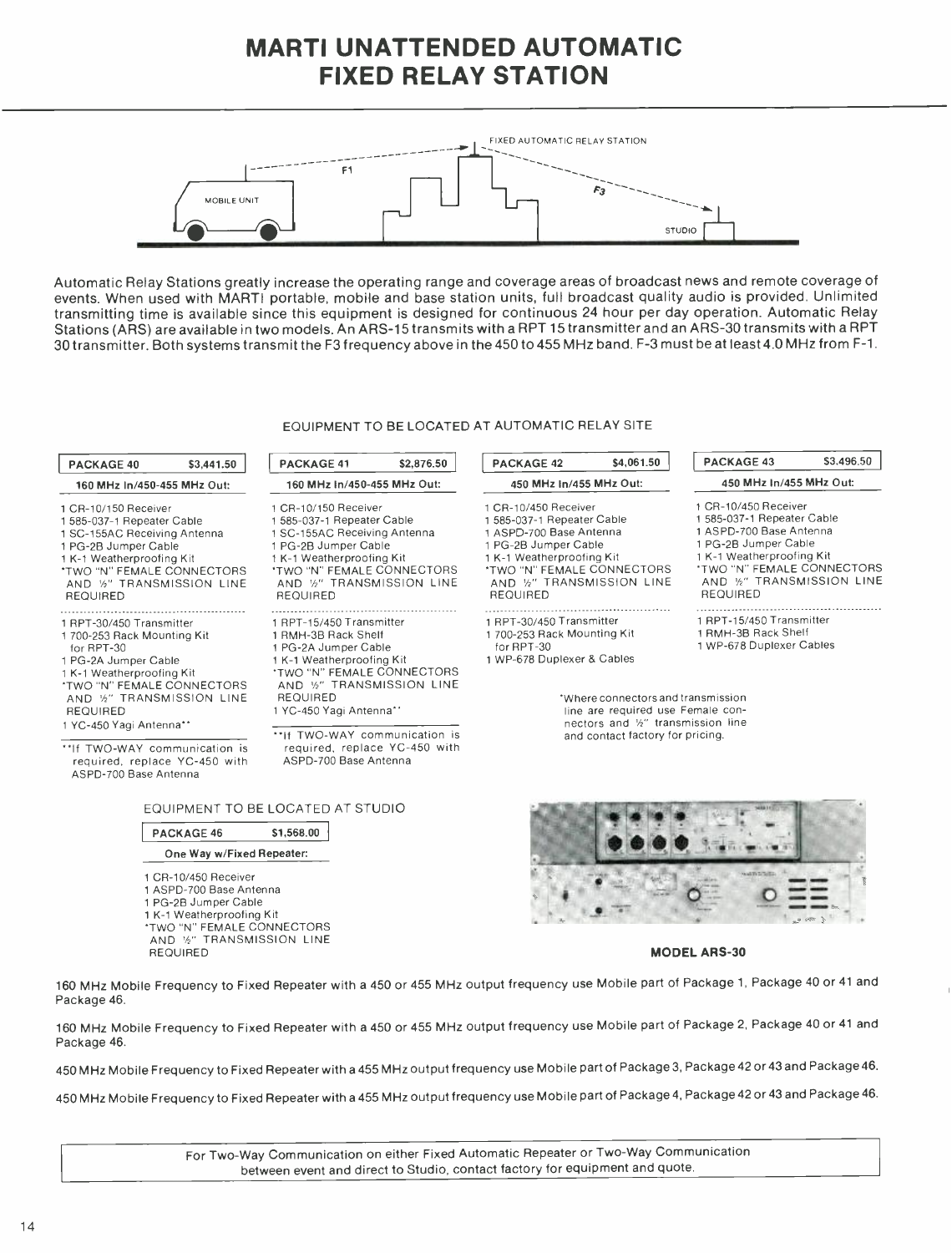MARTI ELECTRONICS, INC. RPU GENERAL PRICE LIST Prices effective 4-29-89

Prices subject to change without notice.

| <b>TRANSMITTERS</b> | <b>Description of Item</b>                                                                                                               | Price      |
|---------------------|------------------------------------------------------------------------------------------------------------------------------------------|------------|
| RPT-2               | Hand-carried, portable 2.5 watt transmitter without battery, single freq., tone<br>encoder, UHF or VHF                                   | \$995.00   |
| RPT-2               | Hand-carried, portable, 2.5 watt transmitter with battery, single freq., tone<br>encoder, UHF or VHF                                     | \$1,045.00 |
| <b>RPT-2-2</b>      | Hand carried, portable 2.5 watt transmitter without battery, dual freq., tone<br>encoder, UHF or VHF                                     | \$1,025.00 |
| <b>RPT 2-2</b>      | Hand-carried, portable, 2.5 watt transmitter with battery, dual freq., tone<br>encoder. UHF or VHF                                       | \$1,075.00 |
| <b>RPT-15</b>       | 15 watt transmitter, single freq., compact portable or airborne, with tone<br>encoder, UHF or VHF                                        | \$1,075.00 |
| RPT-15-2            | 15 watt transmitter, dual freq., compact portable or airborne, with tone encoder,<br>UHF or VHF                                          | \$1,105.00 |
| <b>RPT-30</b>       | 30 watt transmitter at 450 MHz and 45 watts at 140-180 MHz, continuous duty,<br>single freq., 4 audio inputs, tone encoder, UHF or VHF   | \$1,695.00 |
| RPT-30-2            | 30 watt transmitter at 450 MHz and 45 watts at 140-180 MHz, continuous duty,<br>dual freq., 4 audio inputs with tone encoder, UHF or VHF | \$1,725.00 |
| <b>RECEIVERS</b>    | <b>Description of Item</b>                                                                                                               | Price      |
| AR-10               | RPU mobile repeat receiver, single freq., UHF or VHF, built in AC power supply<br>or operates on 12-15 VDC.                              | \$1,195.00 |
| $AR-10-2$           | RPU mobile repeat receiver, dual freq., UHF or VHF, built in AC power supply<br>or operates on 12-15 VDC.                                | \$1,225.00 |
| CR-10               | RPU rack mount receiver, single freq., UHF or VHF, with monitor speaker in<br>front panel.                                               | \$1,195.00 |
| CR-10-2             | RPU rack mount receiver, dual freq., UHF or VHF, with monitor speaker in<br>front panel.                                                 | \$1,225.00 |
| DR-10               | RPU rack mount receiver, single freq., UHF or VHF, does not include monitor<br>speaker, tone decode. AVAILABLE AFTER 8-1-89              | \$895.00   |
| DR-10-2             | RPU rack mount receiver, dual freq., UHF or VHF, does not include monitor<br>speaker, tone decode. AVAILABLE AFTER 8-1-89                | \$925.00   |

# RPU ACCESSORIES

| <b>Model</b>    | <b>Description of Item</b>                                                                                                                                             | Price    |
|-----------------|------------------------------------------------------------------------------------------------------------------------------------------------------------------------|----------|
| Crystal         | Hi-accuracy crystal for RPU transmitters & receivers                                                                                                                   | \$17.95  |
| APS-28/18       | Airborne power supply 28-18 VDC for RPT-15.                                                                                                                            | \$65.00  |
| $K-1$           | Grounding and Weatherproofing kit.                                                                                                                                     | \$12.00  |
| $040 - 001 - 1$ | Internal battery for RPT-2 transmitter.                                                                                                                                | \$72.00  |
| 040-009         | Portable battery for RPT-15 transmitter with belt strap, case & charger                                                                                                | \$100.00 |
| $2-YC$          | RPU receiver combiner 152-456 MHz.                                                                                                                                     | \$65.00  |
| 2YC-150         | Stacking harness, for stacking two YC-153, YC-161, YC-160, YC-166 or YC-170<br>Yagi antennas.                                                                          | \$65.00  |
| 2YC-450         | Stacking harness, for stacking two YC-450 Yagi antennas and "T" bar assembly.                                                                                          | \$85.00  |
| 580-116         | AC power cord for RPT-2, RPT-15, RPT-30, AR-10 & CR-10.                                                                                                                | \$5.50   |
| 585-069         | DC power cord for RPT-2 transmitter with connectors.                                                                                                                   | \$21.00  |
| 585-070         | DC power cord for RPT-15 transmitter with connectors.                                                                                                                  | \$21.00  |
| 586-074         | DC power cord for RPT-30 transmitter with fuse & cable.                                                                                                                | \$19.50  |
| 700-251         | Mobile mounting kit for RPT-30, 4 mtg. fasteners with DC power plug, fuse and<br>cable.                                                                                | \$48.60  |
| 700-252         | Mobile mounting kit for RPT-15 or AR-10.                                                                                                                               | \$25.20  |
| 700-253         | Rack mounting kit for RPT-30 transmitter.                                                                                                                              | 19.50    |
| 800-226         | Coaxial relay board, 50 ohm, N female connectors.                                                                                                                      | \$54.60  |
| 800-278 System  | Audio companding boards for RPT-2, RPT-15 or RPT-30 transmitters ONLY (2<br>boards) and AR-10, BR-10, CR-10 or DR-10 receivers ONLY (1 board) NOT FOR<br>OTHER MODELS. | \$400.00 |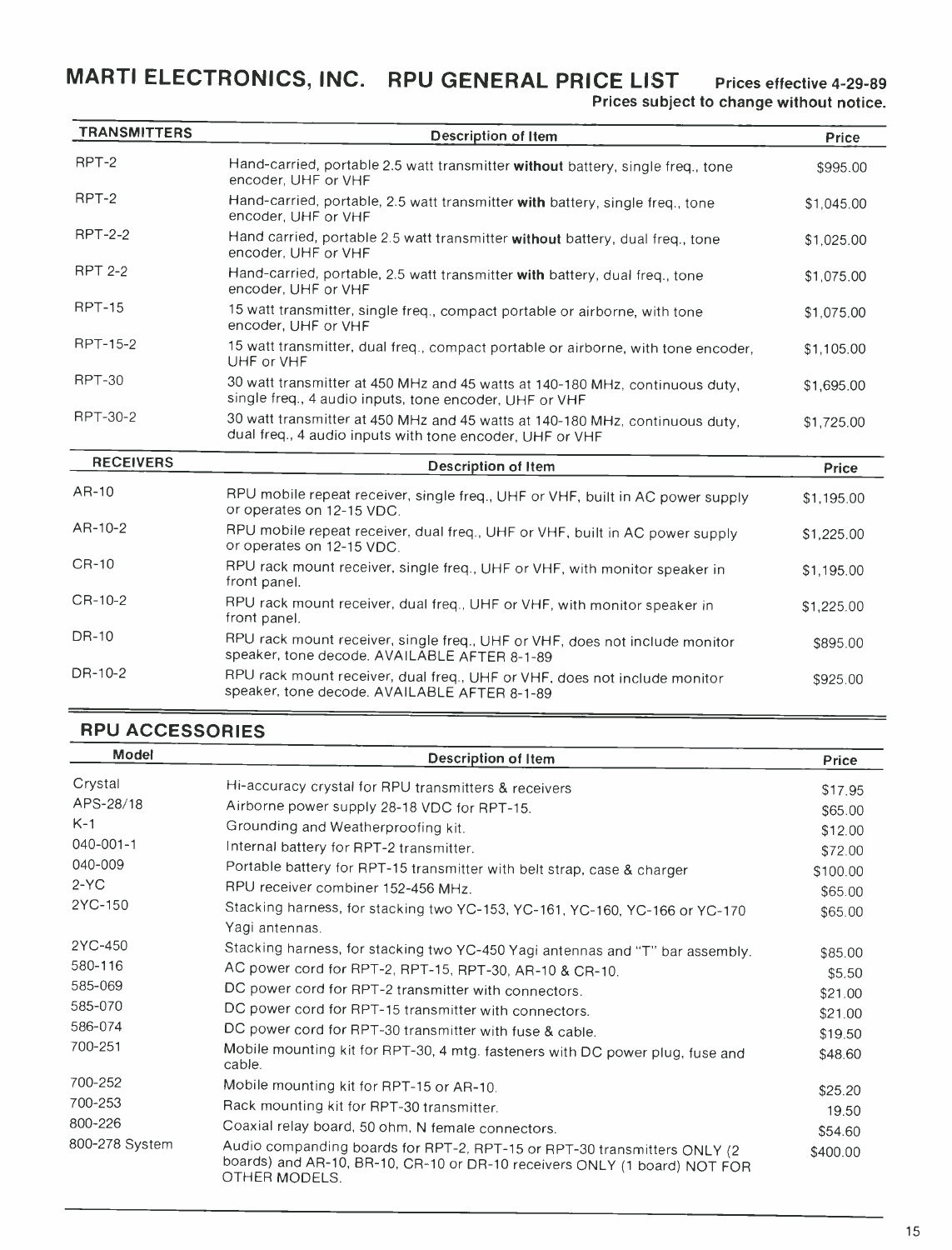# RPU ACCESSORIES Continued

| Model         | <b>Description of Item</b>                                                                                     | <b>Price</b> |
|---------------|----------------------------------------------------------------------------------------------------------------|--------------|
| 633-6         | Duplexer with cables to connect AR-10/450 receiver & RPT-30 transmitter to<br>common antenna. MOBILE USE ONLY. | \$350.00     |
| WP-430-1      | Selective cavity resonator, single section for operation in the 148-174 MHz band.                              | \$191.50     |
| WP-440-1      | Selective cavity resonator with female connectors 200-300 MHz.                                                 | \$204.00     |
| WP-470-1      | Selective cavity resonator, single section for operation in the 406-512 MHz band.                              | \$160.00     |
| <b>WP-678</b> | Duplexer with cables to join CR-10 & RPT-15 or RPT-30 to common line &<br>antenna. USED WITH FIXED AUTO RELAY. | \$746.00     |
| $MCD-70$      | Microphone with push to talk switch & 14' standard cord 4 pin XLR-4.                                           | \$80.00      |
| MCD-70B       | Microphone with push to talk switch & 9' coil cord 4 pin XLR-4.                                                | \$80.00      |
| MCD-70C       | Microphone with 3 pin XLR-3 plug & 14' cord.                                                                   | \$80.00      |
| MCD-70D       | Microphone with 3 pin XLR-3 plug & 9' coil cord.                                                               | \$80.00      |
| Racom 1300    | Station identifier for use in TSL system.                                                                      | \$200.00     |
| RMH-3         | Rack shelf for mounting RPT-2 transmitter.                                                                     | \$55.00      |
| RMH-3B        | Rack shelf with fan for mounting RPT-15.                                                                       | \$74.50      |
| $TR-2$        | Coaxial switching unit required in RPT-15 if used for base station or mobile two-<br>way communications        | \$35.00      |
| $TR-3$        | Antenna relay for RPT-30 for two-way operation.                                                                | \$35.00      |

# RPU ANTENNAS

| <b>Model</b>    | <b>Description of Item</b>                                                                                                                                                                                       | Price    |  |
|-----------------|------------------------------------------------------------------------------------------------------------------------------------------------------------------------------------------------------------------|----------|--|
| Omnidirectional | RPU Base Antennas (SPECIFY FREQUENCY)                                                                                                                                                                            |          |  |
| <b>SC-155AC</b> | Base Antenna vertically polarized, 6 db gain, top mounting, includes PG-15A<br>cable, for 152-171 MHz band with "N" male connector. Requires a 12' x 11/4"<br>mounting pipe with standard threads (NOT INCLUDED) |          |  |
| ASPD-700        | Base Antenna, vertically polarized, 7 db gain, top mounting with ASPR-616<br>mounting clamps, for 450-470 MHz band, with "N" male connector.                                                                     | \$336.00 |  |
| DB-5007         | Side mount kit for ASPD-700 & SC-155AC antennas                                                                                                                                                                  | \$145.00 |  |
| Omnidirectional | RPU Mobile Whip Antennas (SPECIFY FREQUENCY)                                                                                                                                                                     |          |  |
| <b>ASPS-177</b> | Whip Antenna, vertically polarized mobile roof top, 3 db gain, for 130-174<br>MHz band, with 15' RG58 & PL259 connector                                                                                          | \$61.75  |  |
| ASP-1650        | Whip antenna, vertically polarized mobile roof top, 4 db gain, for 450-470 MHz.<br>band, with 15' RG58U & PL259 connector.                                                                                       | \$56.25  |  |
| MM-150          | Magnetic Mount Antenna, vertically polarized, 3 db gain, for 150-174 MHz band,<br>with 12' RG58U & PL259 connector.                                                                                              | \$69.95  |  |
| MM-450          | Magnetic Mount Antenna, vertically polarized, 4 db gain, for 450-470 MHz band,<br>with 12' RG58U & PL259 connector.                                                                                              | \$69.95  |  |
| $AV-15$         | Aircraft Antenna, vertically polarized, for 450-470 MHz band, with "N" female<br>connector.                                                                                                                      | \$54.50  |  |
| $MA-1$          | Ring Antenna, horizontally polarized with 4' mast, for 150-170 MHz band with<br>10' RG58 & PL259 connector.                                                                                                      | \$80.00  |  |
| Omnidirectional | (SPECIFY FREQUENCY)<br>RPU Portable Antennas                                                                                                                                                                     |          |  |
| PO-150          | A % wave base loaded antenna, vertically polarized, 3 db gain for RPT-2, for<br>150-174 MHz band with PL259 connector.                                                                                           | \$39.95  |  |
| PO-450          | Colinear Antenna with phasing coils, vertically polarized, 4 db gain for RPT-2,<br>for 450-470 MHz band with PL259 connector.                                                                                    | \$39.95  |  |
| $PA-1$          | Ring antenna with standard mic threads, horizontally polarized with 2' mast, for<br>150-170 MHz band with 10' RG58 & PL259 connector.                                                                            | \$80.00  |  |
| PAV/150         | Mic Stand Mount Antenna, vertically polarized, 3 db gain, for 150-170 MHz band<br>with 12' RG58 & PL259 connector. (MIC STAND NOT INCLUDED)                                                                      | \$75.95  |  |
| PAV/450         | Mic Stand Mount Antenna, vertically polarized, 4 db gain, for 450-470 MHz band<br>with 12' RG58 & PL259 connector. (MIC STAND NOT INCLUDED)                                                                      | \$75.95  |  |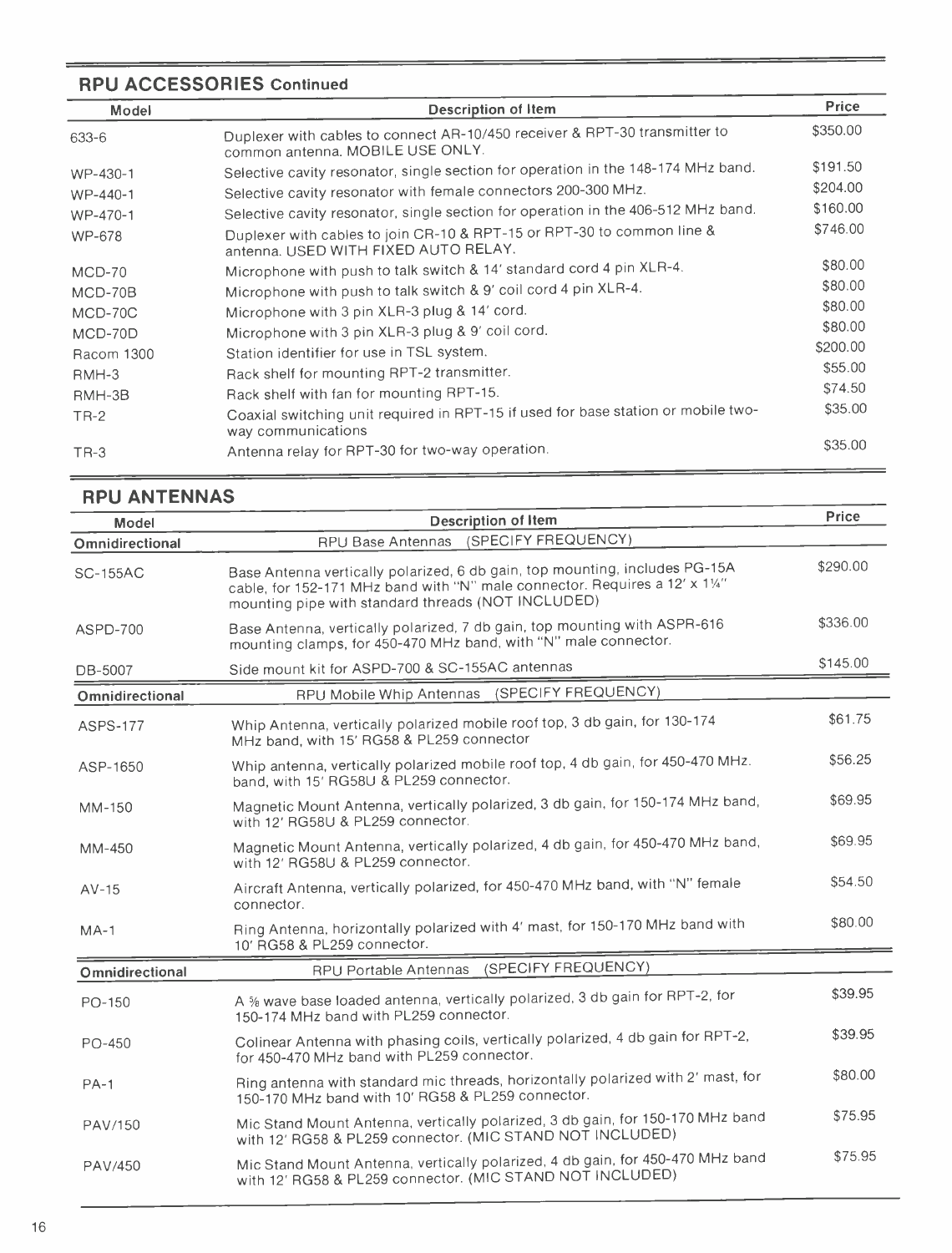| <b>RPU ANTENNAS Continued</b> |                                                                                                                                                                             |              |
|-------------------------------|-----------------------------------------------------------------------------------------------------------------------------------------------------------------------------|--------------|
| <b>ID Code or Name</b>        | <b>Description of Item</b>                                                                                                                                                  | <b>Price</b> |
| <b>Directional</b>            | (SPECIFY FREQUENCY)<br><b>RPU Yagi Antennas</b>                                                                                                                             |              |
| <b>DB-438</b>                 | Yagi Antenna, horizontally or vertically polarized depending on mounting, 6<br>elements, 10 db gain, for 450-470 MHz band, recommended for TSL use, "N"<br>female connector | $\star$      |
| $YC-153$                      | Yagi Antenna, horizontally or vertically polarized depending on mounting, 5<br>elements, 9 db gain, for 152.08-153.40 MHz band with "N" female connector.                   | \$135.00     |
| $YC-161$                      | Yagi Antenna, horizontally or vertically polarized depending on mounting, 5<br>elements, 9 db gain, for 161.4-162.0 MHz band with "N" female connector.                     | \$135.00     |
| $YC-160$                      | Yagi Antenna, horizontally or vertically polarized depending on mounting, 5<br>elements, 9 db gain, for 160.89-161.40 MHz band with "N" female connector.                   | \$135.00     |
| $YC-166$                      | Yagi Antenna, horizontally or vertically polarized depending on mounting, 5<br>elements, 9 db gain, for 165.95-166.55 MHz band with "N" female connector.                   | \$135.00     |
| $YC-170$                      | Yagi Antenna, horizontally or vertically polarized depending on mounting, 5<br>elements, 9 db gain, for 169.85-170.45 MHz band with "N" female connector.                   | \$135.00     |
| $YC-450$                      | Yagi Antenna, horizontally or vertically polarized depending on mounting, 6<br>elements, 9 db gain, for 450.01-455.99 MHz band with "N" female connector.                   | \$135.00     |

# RPU TRANSMISSION LINE, CABLES, CONNECTORS

| <b>Model</b>    | <b>Description of Item</b>                                                                                                               | <b>Price</b> |
|-----------------|------------------------------------------------------------------------------------------------------------------------------------------|--------------|
| 585-037-1       | Automatic fixed relay station control cable to connect RPT-15 or RPT-30<br>transmitters to CR-10 receiver                                | \$33.00      |
| 585-037-2       | Mobile relay station control cable used to connect RPT-15 or RPT-30<br>transmitters to AR-10 receiver                                    | \$40.00      |
| 585-038-2       | Base station mute cable to connect mute relay in RPT-15 or RPT-30 to mute<br>connector in CR-10 receiver                                 | \$20.00      |
| 586-026         | Base station RF cable to connect coaxial relay in RPT-15 or RPT-30 to RF input<br>of CR-10. RPT-15 MUST have TR-2, RPT-30 MUST have TR-3 | \$15.00      |
| PG-2A           | Jumper cable with 2' of RG-8 with PL-259 & UG-21 connectors                                                                              | \$25.00      |
| $PG-2B$         | Jumper cable with 2' of RG-8 with UG-21 connectors                                                                                       | \$25.00      |
| <b>PG-12B</b>   | Jumper cable with 12' of RG-8 with UG-21 connectors for 360° rotation of Yagi<br>antennas                                                | \$29.00      |
| <b>PG-20A</b>   | Jumper cable with 20' of RG-8 with UG-21 & PL-259 connectors                                                                             | \$32.50      |
| <b>PG-20B</b>   | Jumper cable with 20' of RG-8 with UG-21 connectors                                                                                      | \$32.50      |
| <b>L44N</b>     | Andrew type "N" female connector for 1/2" foam line                                                                                      | $\star$      |
| <b>L44W</b>     | Andrew type "N" male connector for 1/2" foam line                                                                                        | $\star$      |
| <b>L45N</b>     | Andrew type "N" female connector for %" foam line                                                                                        | $\star$      |
| <b>L45W</b>     | Andrew type "N" male connector for %" foam line                                                                                          | $\star$      |
| <b>LDF4-50</b>  | Andrew foam transmission line, 1/2", 50 ohm, jacketed                                                                                    | $\star$      |
| <b>LDF5-50</b>  | Andrew foam transmission line, %", 50 ohm, jacketed                                                                                      | $\star$      |
| <b>PL-259</b>   | Type "UHF" male connector for RG-8 cable                                                                                                 | \$4.00       |
| <b>UG-21B/U</b> | Type "N" male connector for RG-8 cable                                                                                                   | \$6.00       |
| <b>UG-23B/U</b> | Type "N" female connector for RG-8 cable                                                                                                 | \$6.00       |
| RG-8U           | Foam transmission line, 50 ohm, jacketed per foot                                                                                        | \$0.40       |

\*Call Factory For Current Price



The performance -value leader in Broadcast Equipment. Marti Electronics, Inc., P.O. Box 661, Cleburne, Texas 76033-0661 (817) 645 -9163 Telex #794835 "Marti CLBN" Fax (817) 641 -3869